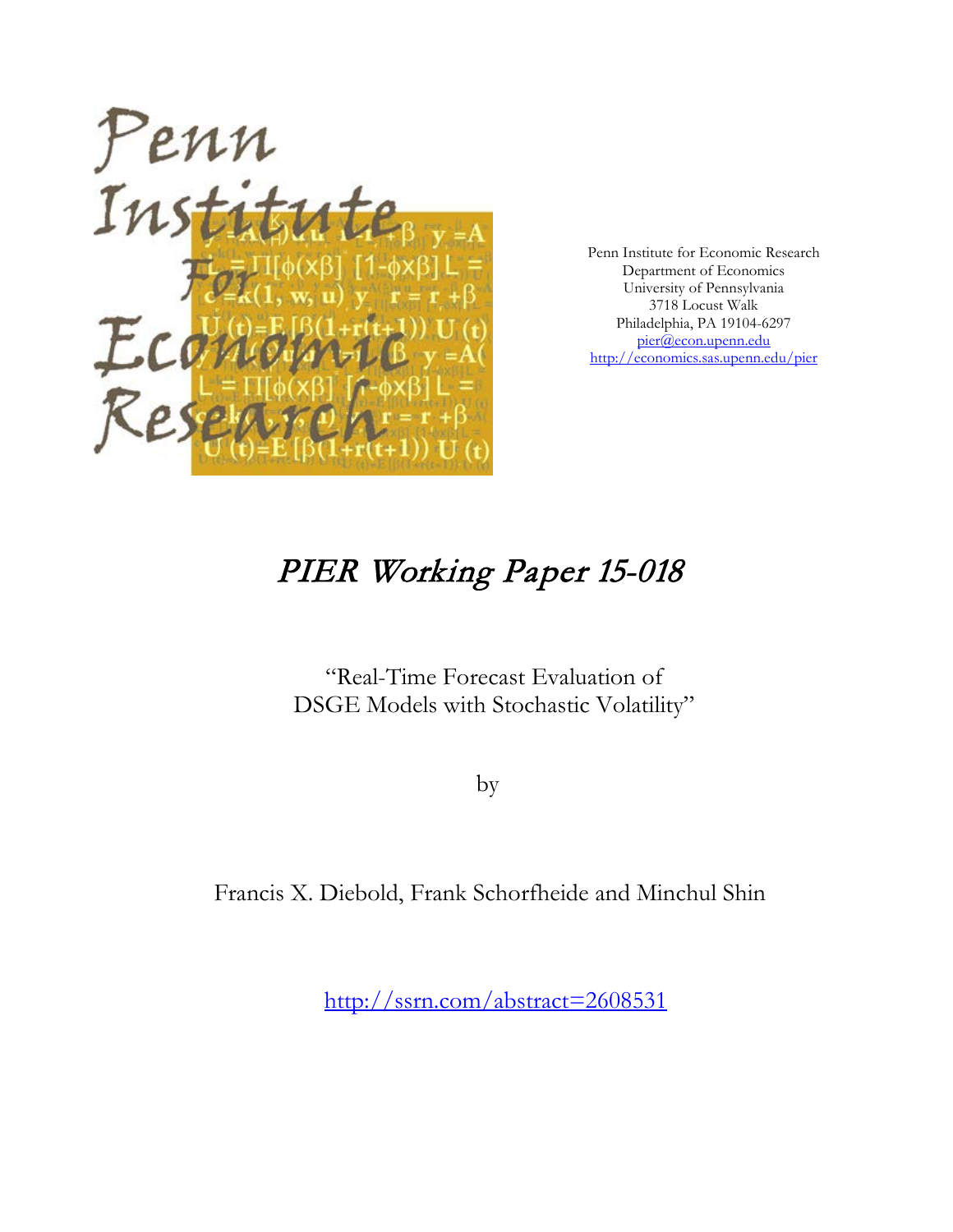# Real-Time Forecast Evaluation of DSGE Models with Stochastic Volatility

Francis X. Diebold University of Pennsylvania

Frank Schorfheide University of Pennsylvania

Minchul Shin University of Pennsylvania

This Version: May 1, 2015

Abstract: Recent work has analyzed the forecasting performance of standard dynamic stochastic general equilibrium (DSGE) models, but little attention has been given to DSGE models that incorporate nonlinearities in exogenous driving processes. Against that backgroud, we explore whether incorporating stochastic volatility improves DSGE forecasts (point, interval, and density). We examine real-time forecast accuracy for key macroeconomic variables including output growth, inflation, and the policy rate. We find that incorporating stochastic volatility in DSGE models of macroeconomic fundamentals markedly improves their density forecasts, just as incorporating stochastic volatility in models of financial asset returns improves their density forecasts.

Key words: Dynamic stochastic general equilibrium model, prediction, stochastic volatility

JEL codes: E17, E27, E37, E47

Acknowledgments: For helpful comments we thank seminar participants at the University of Pennsylvania and European University Institute, as well as Fabio Canova. For research support we thank the National Science Foundation and the Real-Time Data Research Center at the Federal Reserve Bank of Philadelphia.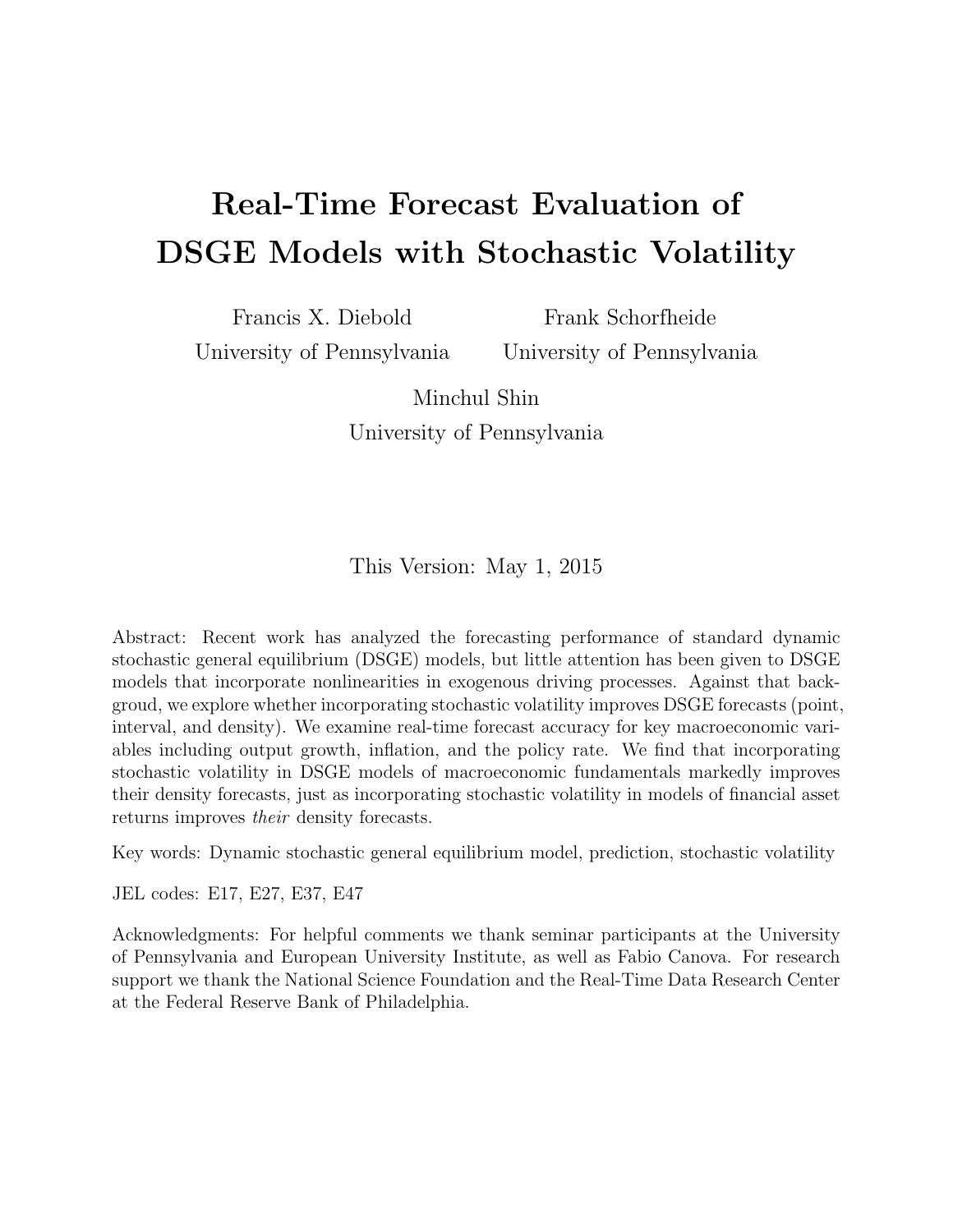# 1 Introduction

Dynamic stochastic general equilibrium (DSGE) models are now used widely for forecasting. Recently, several studies have shown that standard linearized DSGE models compete successfully with other forecasting models, including linear reduced-form time-series mod-els such as vector autoregressions (VAR's).<sup>[1](#page-2-0)</sup> However, little is known about the predictive importance of omitted non-linearities.

Recent work by [Sims and Zha](#page-24-0) [\(2006\)](#page-24-0), [Justiniano and Primiceri](#page-24-1) [\(2008\)](#page-24-1), [Bloom](#page-23-0) [\(2009\)](#page-23-0), and Fernández-Villaverde and Rubio-Ramírez [\(2013\)](#page-24-2) has highlighted that time-varying volatility is a key nonlinearity not only in financial data but also in macroeconomic time series. The empirical findings reported in [Justiniano and Primiceri](#page-24-1) [\(2008\)](#page-24-1), Fernández-Villaverde and Rubio-Ramírez  $(2013)$ , and [Curdia et al.](#page-23-1)  $(2014)$ , who also consider fat-tailed shock distributions, indicate that the fit of DSGE models can be improved by allowing for stochastic volatility in the exogenous shock processes. Against this background, we examine the real-time forecast accuracy (point, interval and density) of linearized DSGE models with and without stochastic volatility. We seek to determine whether and why incorporation of stochastic volatility is helpful for macroeconomic forecasting.

Several structural studies find that density forecasts from linearized standard DSGE models are not well-calibrated, but they leave open the issue of whether simple inclusion of stochastic volatility would fix the problem.[2](#page-2-1) Simultaneously, reduced-form studies such as [Clark](#page-23-2) [\(2011\)](#page-23-2) clearly indicate that inclusion of stochastic volatility in linear models (vector autoregressions) improves density forecast calibration. Our work in this paper, in contrast, is structural and yet still incorporates stochastic volatility, effectively asking questions in the tradition of [Clark](#page-23-2) [\(2011\)](#page-23-2), but in a structural environment.

We proceed as follows. In Section [2](#page-3-0) we introduce a benchmark DSGE model, with and without stochastic volatility. In Section [3](#page-5-0) we describe our methods for model solution and posterior analysis. In Section [4](#page-9-0) we introduce our approach for real-time DSGE forecast analysis with vintage data, describing our dataset and procedure, and providing initial stochastic volatility estimates. In Sections [5,](#page-11-0) [6](#page-14-0) and [7](#page-17-0) we evaluate DSGE point, interval and density forecasts, respectively. We conclude in Section [8.](#page-22-0)

<span id="page-2-1"></span><span id="page-2-0"></span><sup>1</sup>See, for example, the survey of [Del Negro and Schorfheide](#page-23-3) [\(2013\)](#page-23-3).

<sup>2</sup>See [Pichler](#page-24-3) [\(2008\)](#page-24-3), [Bache et al.](#page-23-4) [\(2011\)](#page-23-4), [Herbst and Schorfheide](#page-24-4) [\(2012\)](#page-24-4), [Del Negro and Schorfheide](#page-23-3) [\(2013\)](#page-23-3) and [Wolters](#page-24-5) [\(2015\)](#page-24-5).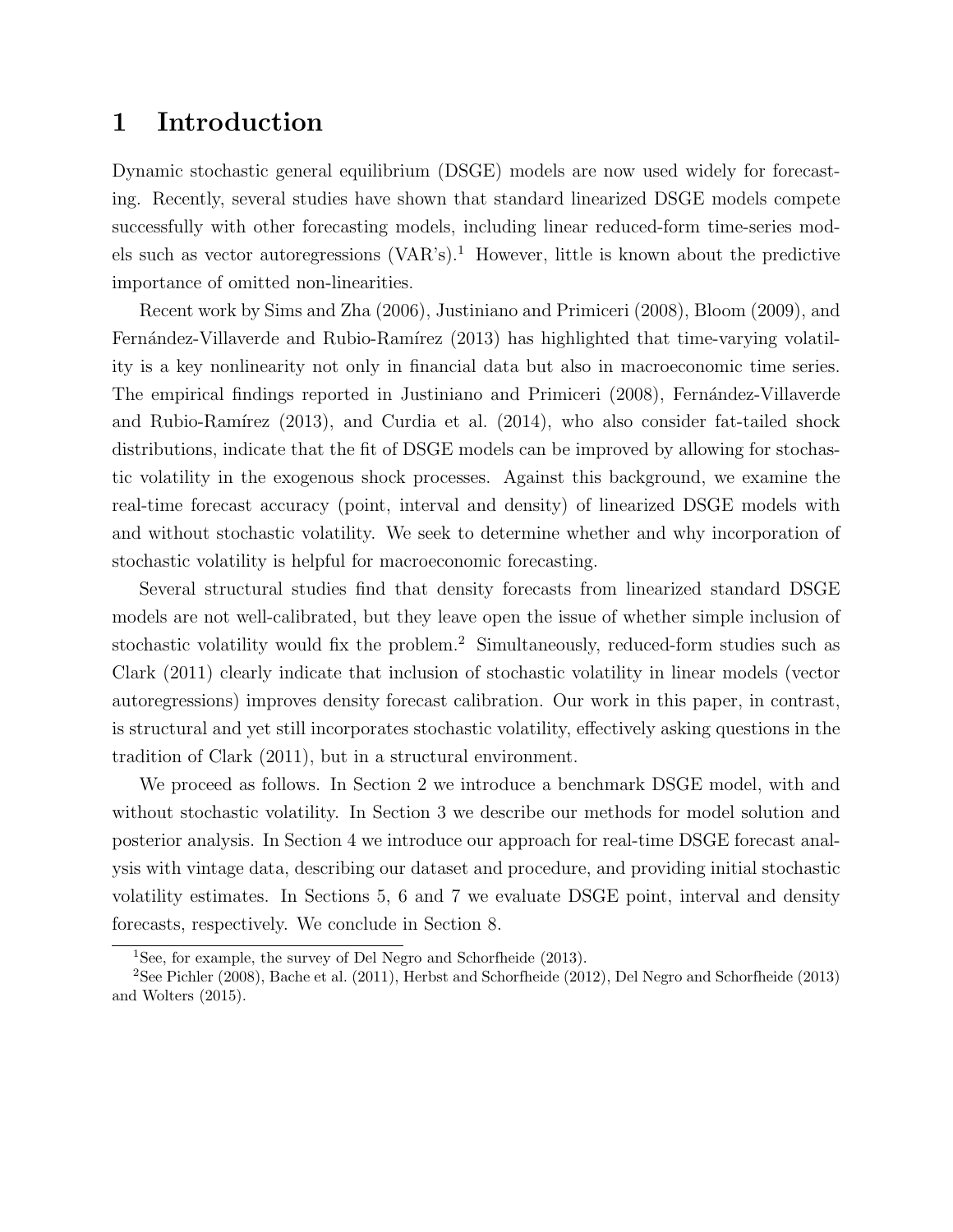# <span id="page-3-0"></span>2 A New Keynesian DSGE Model

Here we present the DSGE model that is used in the subsequent empirical analysis. It is a small-scale New Keynesian model studied by [Del Negro and Schorfheide](#page-23-3) [\(2013\)](#page-23-3). The model economy consists of households, firms, a central bank that conducts monetary policy by setting the nominal interest rate, and a fiscal authority that determines the amount of government consumption and finances it using lump-sum taxes. In what follows, we are summarizing the log-linearized equilibrium conditions of this economy. Technology  $A_t$ evolves according to

$$
\log A_t = (\log \gamma)t + \tilde{z}_t. \tag{1}
$$

The first part is a deterministic trend component, whereas the second component is an exogenous stochastic process which may be stationary or exhibit a stochastic trend. We define the change in the stochastic component as

$$
z_t = \tilde{z}_t - \tilde{z}_{t-1}.
$$

To describe the equilibrium conditions, it is convenient to detrend consumption  $C_t$  and output  $Y_t$  by the level of technology. The detrended variables are defined as  $C_t/A_t$  and  $Y_t/A_t$ , respectively. Even if  $\tilde{z}_t$  follows a unit-root process, the model has a steady state in terms of the detrended variables. Henceforth we express all variables in log deviations from steady state values; for example,  $c_t = \log(C_t/A_t) - \log c_*$ , where  $c_*$  is the steady state value of detrended consumption.

The households determine their supply of labor services to the firms and choose consumption. They receive labor and dividend income as well interest rate payments on nominal bonds. The consumption Euler equation can be expressed as

<span id="page-3-1"></span>
$$
c_t = \mathbb{E}_t[c_{t+1} + z_{t+1}] - \frac{1}{\tau}(R_t - \mathbb{E}_t[\pi_{t+1}]),
$$
\n(2)

where  $c_t$  is consumption,  $R_t$  is the nominal interest rate, and  $\pi_t$  is inflation. The parameter  $\tau$  captures the relative degree of risk aversion. The discount factor  $\beta$  of the representative household does not appear in the log-linearized Euler equation.

The production sector consists of monopolistically competitive intermediate-goods producing firms and perfectly competitive final goods producers. The former hire labor from the household, produce their goods using a linear technology with productivity  $A_t$ , and sell their output to the final goods producers. Nominal price rigidities are introduced by assum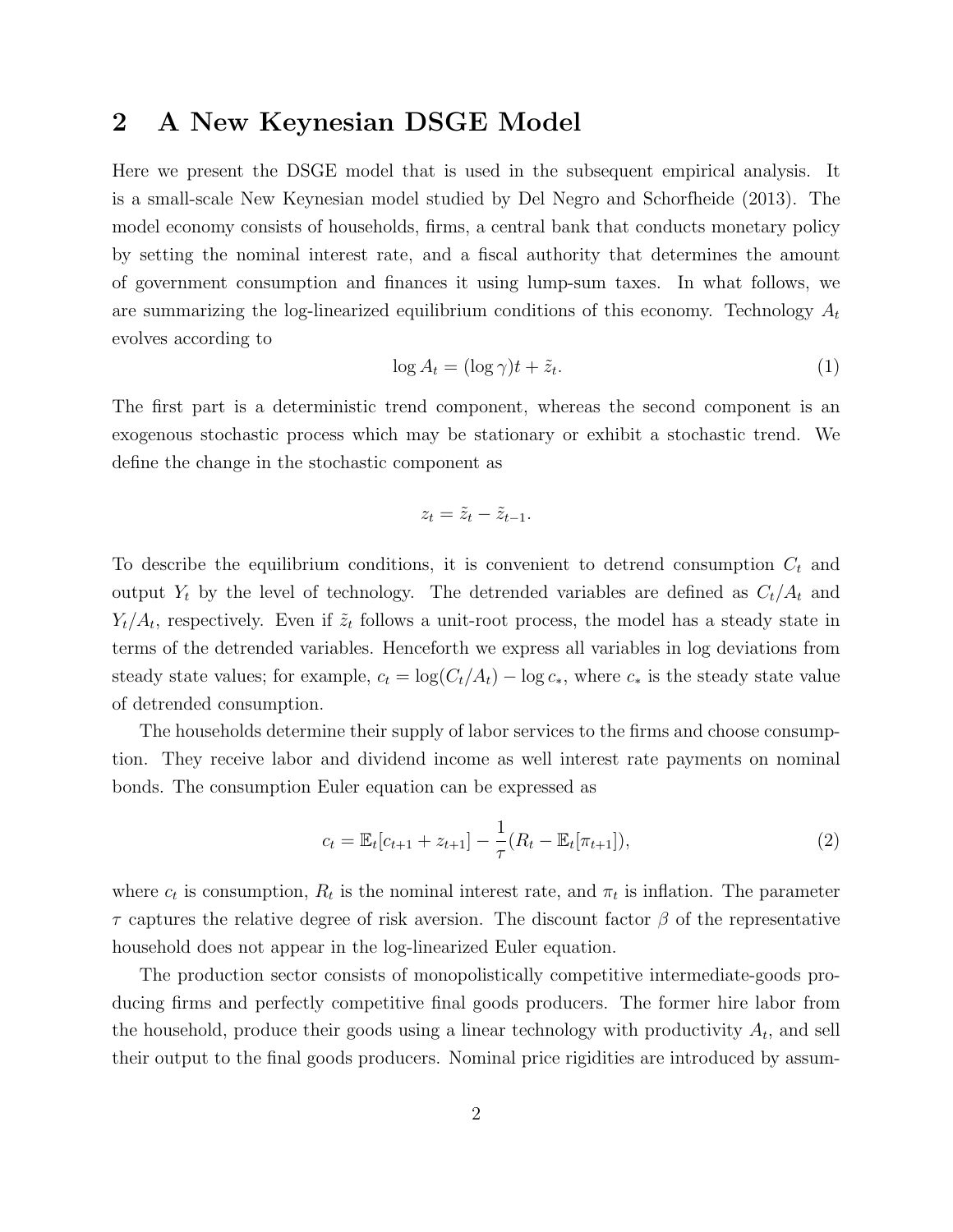ing that only a fraction of the intermediate-goods producers can re-optimize their prices in each period (Calvo mechanism). The final goods producers simply combine the intermediate goods. In equilibrium the inflation in the price of the final good is determined by a New Keynesian Phillips curve:

$$
\pi_t = \frac{\iota}{1 + \iota \beta} \pi_{t-1} + \frac{\beta}{1 + \iota \beta} \mathbb{E}_t[\pi_{t+1}] + \frac{(1 - \zeta \beta)(1 - \zeta)}{(1 + \iota \beta)\zeta} (c_t + \nu_t y_t),\tag{3}
$$

where  $\zeta$  is the probability with which price setters are able to re-optimize their prices,  $\iota$  is the fraction of price setters that index their price to lagged inflation in the event that they are unable to re-optimize, and  $\nu_l$  is the inverse labor supply elasticity of the households.

We assume that a fraction of output is used for government consumption. The loglinearized resource constraint takes the form

$$
y_t = c_t + g_t,\tag{4}
$$

where  $g_t$  is an exogenously evolving government spending shock. The central bank sets nominal interest rates in response to inflation deviations and output growth deviations from their respective targets (steady state values):

$$
R_t = \rho_R R_{t-1} + (1 - \rho_R) [\psi_1 \pi_t + \psi_2 (y_t - y_{t-1} + z_t)] + m_t,
$$
\n(5)

where  $m_t$  is a monetary policy shock.

We complete the model by specifying the exogenous shock processes,

<span id="page-4-0"></span>
$$
m_t = \epsilon_{R,t}, \quad \epsilon_{R,t} \sim \mathcal{N}(0, \sigma_{R,t}^2),
$$
  
\n
$$
\tilde{z}_t = \rho_z (1 - \varphi) \tilde{z}_{t-1} + \varphi \tilde{z}_{t-2} + \sigma_{z,t} \epsilon_{z,t}, \quad \epsilon_{z,t} \sim \mathcal{N}(0, \sigma_{z,t}^2),
$$
  
\n
$$
g_t = \rho_g g_{t-1} + \sigma_{g,t} \epsilon_{g,t}, \quad \epsilon_{g,t} \sim \mathcal{N}(0, \sigma_{g,t}^2).
$$
\n
$$
(6)
$$

We assume that  $\epsilon_{R,t}$ ,  $\epsilon_{z,t}$ , and  $\epsilon_{g,t}$  are orthogonal at all leads and lags. In a constantvolatility implementation, we simply take  $\sigma_{R,t} = \sigma_R$ ,  $\sigma_{z,t} = \sigma_z$  and  $\sigma_{g,t} = \sigma_g$ . Incorporating stochastic volatility is similarly straightforward. Following Fernández-Villaverde and Rubio-Ramírez [\(2007\)](#page-23-5), [Justiniano and Primiceri](#page-24-1) [\(2008\)](#page-24-1), and Fernández-Villaverde and Rubio-Ramírez  $(2013)$ , we take

$$
\sigma_{i,t} = \sigma_i e^{\nu_{i,t}}, \quad \nu_{i,t} = \rho_{\sigma_i} \nu_{i,t-1} + \eta_{i,t},
$$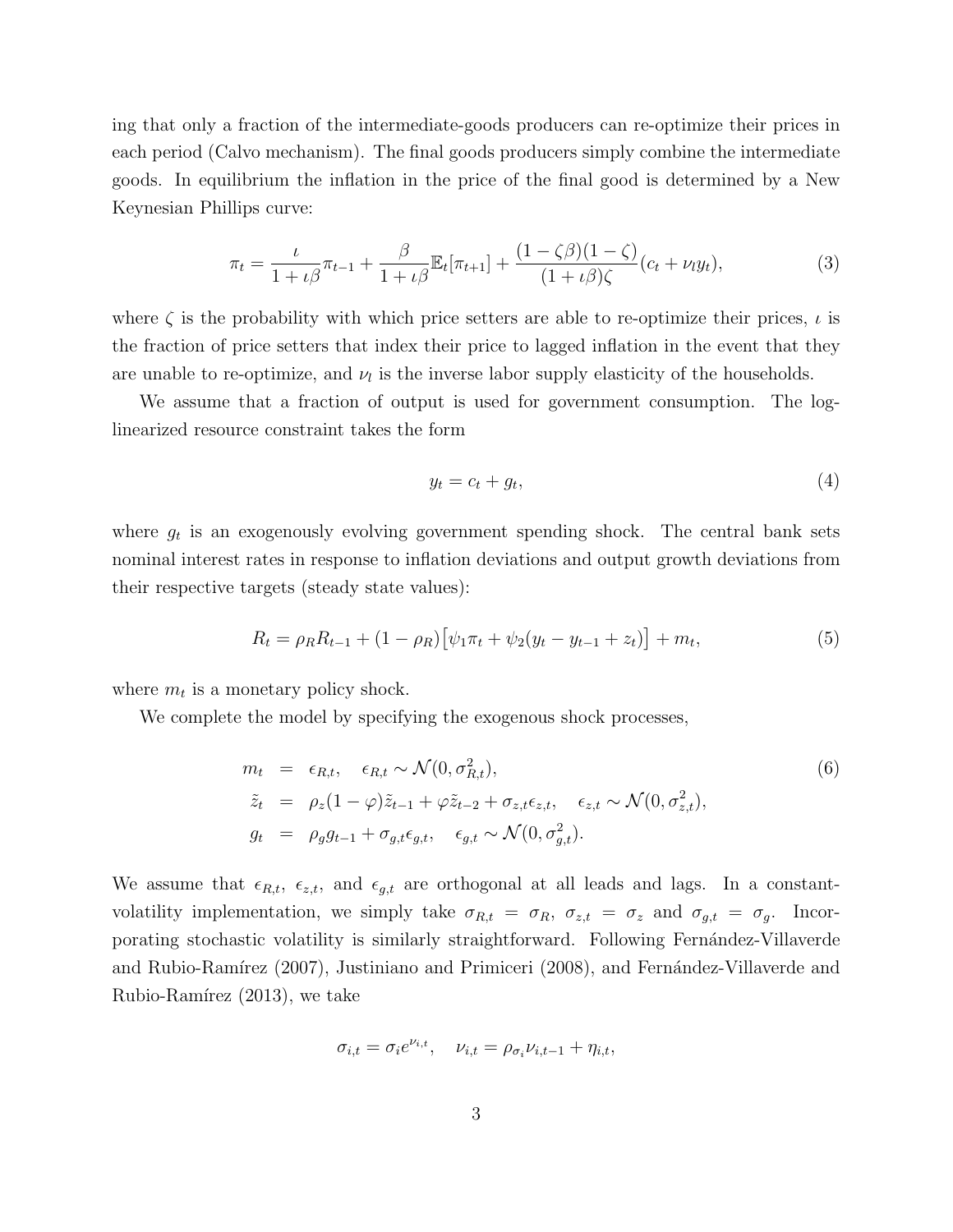where  $\eta_{i,t}$  and  $\epsilon_{i,t}$  are orthogonal at all leads and lags, for all  $i = R, z, g$  and  $t = 1, ..., T$ .

# <span id="page-5-0"></span>3 Model Solution and Posterior Analysis

Ignoring for a moment the stochastic volatilities of the structural shock innovations  $\epsilon_t$  $[\epsilon_{R,t}, \epsilon_{z,t}, \epsilon_{g,t}]'$ , Equations [\(2\)](#page-3-1)-[\(6\)](#page-4-0) form a linear rational expectations system that can be solved with a standard algorithm, e.g., [Sims](#page-24-6) [\(2002\)](#page-24-6). In preliminary work, we also solved the DSGE model with second-order perturbation techniques. However, except in the vicinity of the zero lower bound on nominal interest rate, our New Keynesian model – using a parameterization that fits U.S. data – does not generate any strong nonlinearities. Thus, to simplify the computations, we simply combine the log-linear approximation with the stochastic volatility processes specified above. This leads to a conditionally (given the three volatility processes) linear Gaussian state-space model.

### 3.1 Transition

We present transition equations with constant and stochastic volatility.

#### 3.1.1 Constant Volatility

First-order perturbation results in a linear transition equation for the state variables,

$$
s_t = \Phi_1(\theta)s_{t-1} + \Phi_{\epsilon}(\theta)\epsilon_t
$$
  
\n
$$
\epsilon_t \sim iid\mathcal{N}(0, Q(\theta)),
$$
\n(7)

where  $s_t = [y_t, y_{t-1}, c_t, \pi_t, R_t, mc_t, m_t, g_t, z_t]'$  is a (non-minimal) vector of state variables,  $\Phi_1$ is a  $n_s \times n_s$  matrix,  $\Phi_{\epsilon}$  is a  $n_s \times n_e$  matrix and Q is a  $n_e \times n_e$  matrix, where  $n_s$  is the number of state variables and  $n_e$  is the number of structural shocks. The elements of the coefficient matrices  $(\Phi_1(\theta), \Phi_\epsilon(\theta), Q(\theta))$  are non-linear functions of  $\theta$ .

#### 3.1.2 Stochastic Volatility

Linearization is inappropriate with stochastic volatility, as stochastic volatility vanishes under linearization. Instead, at least second-order approximation is required to preserve terms related to stochastic volatility, as shown by Fernández-Villaverde and Rubio-Ramírez [\(2007,](#page-23-5)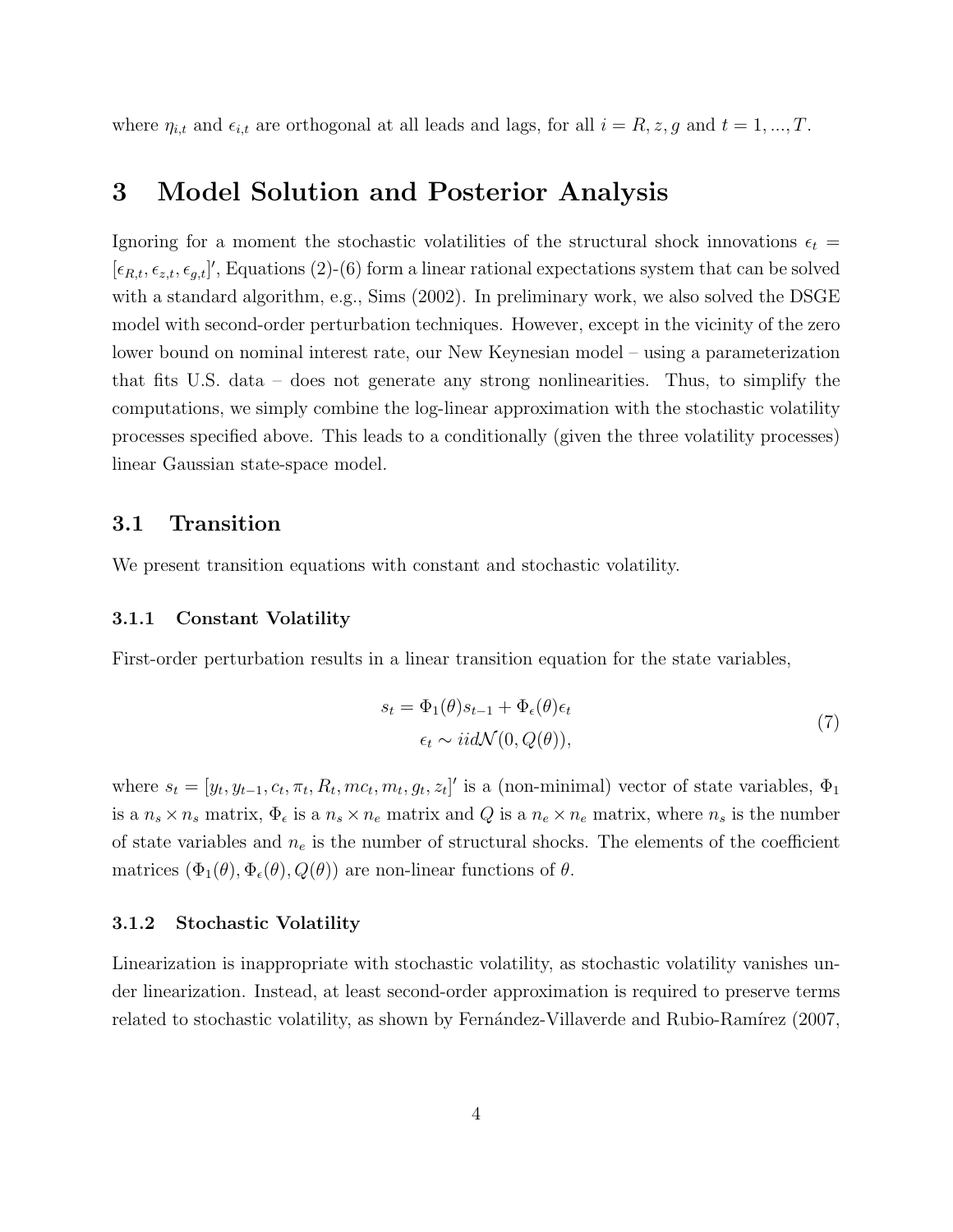[2013\)](#page-24-2). Interestingly, however, [Justiniano and Primiceri](#page-24-1) [\(2008\)](#page-24-1) suggest a method to approximate the model solution using a partially non-linear function. The resulting law of motion is the same as that of the linearized solution, except that the variance-covariance matrix of the structural shocks can be time-varying,

$$
s_t = \Phi_1(\theta)s_{t-1} + \Phi_{\epsilon}(\theta)\epsilon_t
$$
  
\n
$$
\epsilon_t \sim i i d \mathcal{N}(0, Q_t(\theta)).
$$
\n(8)

<span id="page-6-0"></span>More specifically,  $Q_t(\theta)$  is a diagonal matrix with elements  $e^{2\nu_{i,t}}$ , where each  $\nu_{i,t}$  has its own transition,

$$
\nu_{i,t} = \rho_{\sigma_i} \nu_{i,t-1} + \eta_{i,t}
$$
  

$$
\eta_{i,t} \sim i i d \mathcal{N}(0, \omega_i^2),
$$
 (9)

<span id="page-6-1"></span>for  $i = R, z, g$ . Together with a measurement equation, equations [\(8\)](#page-6-0) and [\(9\)](#page-6-1) form a partially non-linear state-space representation. One of the nice features of this formulation is that the system remains linear and Gaussian, conditional on  $Q_t$ .

#### 3.2 Measurement

We complete the model with a set of measurement equations that connect state variables to observable variables. We consider quarter-on-quarter per capita GDP growth rates  $(YGR)$ and inflation rates  $(INF)$ , and quarterly nominal interest (federal funds) rates  $(FFR)$ . We measure  $INF$  and  $FFR$  as annualized percentages, and we measure YGR as a quarterly percentage. We assume that there is no measurement error. Then the measurement equation is

$$
\begin{bmatrix}\nYGR_t \\
INF_t \\
FFR_t\n\end{bmatrix} = \begin{bmatrix}\n100\log \gamma \\
400\log \pi_* \\
400\log(\gamma \pi_*/\beta)\n\end{bmatrix} + \begin{bmatrix}\n100(y_t - y_{t-1} + z_t) \\
400\pi_t \\
400R_t\n\end{bmatrix},
$$
\n(10)

where  $\pi_*$  denotes the gross target inflation rate (which equals the steady state inflation rate). In slight abuse of notation (changing the definition of  $Y$ ) we write the measurement equation as

<span id="page-6-2"></span>
$$
Y_t = D(\theta) + Z(\theta)s_t.
$$
\n(11)

Here  $Y_t$  is now the  $n \times 1$  vector of observed variables (composed of  $YGR_t$ ,  $INF_t$ , and  $FFR_t$ ),  $D(\theta)$  is an  $n \times 1$  vector that contains the DSGE model-implied mean of the observables,  $Z(\theta)$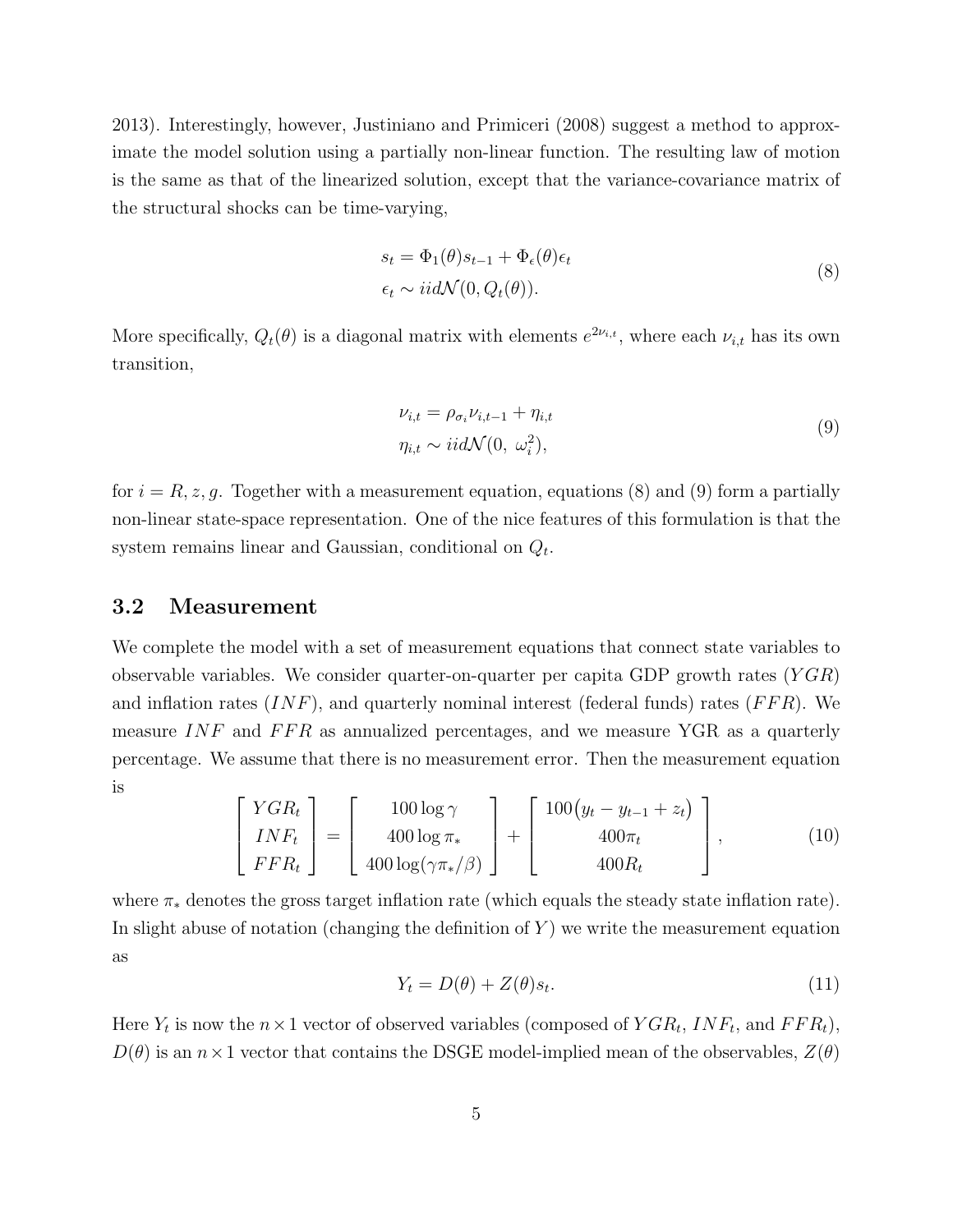is an  $n \times n_s$  matrix that relates the observables to the model states, and  $s_t$  is the  $n_s \times 1$  state vector.

#### 3.3 Estimation

We perform inference and prediction using the Random Walk Metropolis (RWM) algorithm with the Kalman filter, as facilitated by the linear-Gaussian structure of our state-space system, conditional on  $Q_t$ . In particular, we use the Metropolis-within-Gibbs algorithm developed by [Kim et al.](#page-24-7) [\(1998\)](#page-24-7) and adapted by [Justiniano and Primiceri](#page-24-1) [\(2008\)](#page-24-1) to the estimation of linearized DSGE models with stochastic volatility.<sup>[3](#page-7-0)</sup>

Implementing Bayesian techniques requires the specification of a prior distribution. We use priors consistent with those of [Del Negro and Schorfheide](#page-23-3) [\(2013\)](#page-23-3) for parameters that we have in common. We summarize them in Table [1.](#page-8-0) For the model with stochastic volatility, we specify prior distributions as:

$$
\rho_{\sigma_i} \sim \mathcal{N}(0.9, 0.07), \quad \omega_i^2 \sim \mathcal{IG}(2, 0.05)
$$

for  $i = R, g, z$ . We constrain the priors for the  $AR(1)$  stochastic-volatility coefficients to be in the stationary region,  $\rho_{\sigma_i} \in (-1, 1)$ . We set the prior mean for the variances of volatility shocks in line with the higher value used by [Clark](#page-23-2) [\(2011\)](#page-23-2), rather than the very low value used by [Primiceri](#page-24-8) [\(2005\)](#page-24-8) and [Justiniano and Primiceri](#page-24-1) [\(2008\)](#page-24-1).

#### 3.4 Prediction

We focus on the DSGE model with stochastic volatility. Let  $\nu_t = [\nu_{R,t}, \nu_{g,t}, \nu_{z,t}]'$ . We generate draws from the posterior predictive density using the decomposition,

$$
p(Y_{T+1:T+H}|Y_{1:T})
$$
\n
$$
= \int_{(\theta,s_T,\nu_T)} \left[ \int_{s_{T+1:T+H},\nu_{T+1:T+H}} p(Y_{T+1:T+H}|s_{T+1:T+H}) \times p(s_{T+1:T+H},\nu_{T+1:T+H}|\theta,s_T,\nu_T,Y_{1:T}) d(s_{T+1:T+H},\nu_{T+1:T+H}) \right]
$$
\n
$$
\times p(\theta,s_T,\nu_T|Y_{1:T}) d(\theta,s_T,\nu_T).
$$
\n(12)

<span id="page-7-0"></span><sup>3</sup>Detailed descriptions of the posterior simulator can be found in [Justiniano and Primiceri](#page-24-1) [\(2008\)](#page-24-1) and [Del Negro and Schorfheide](#page-23-6) [\(2011\)](#page-23-6).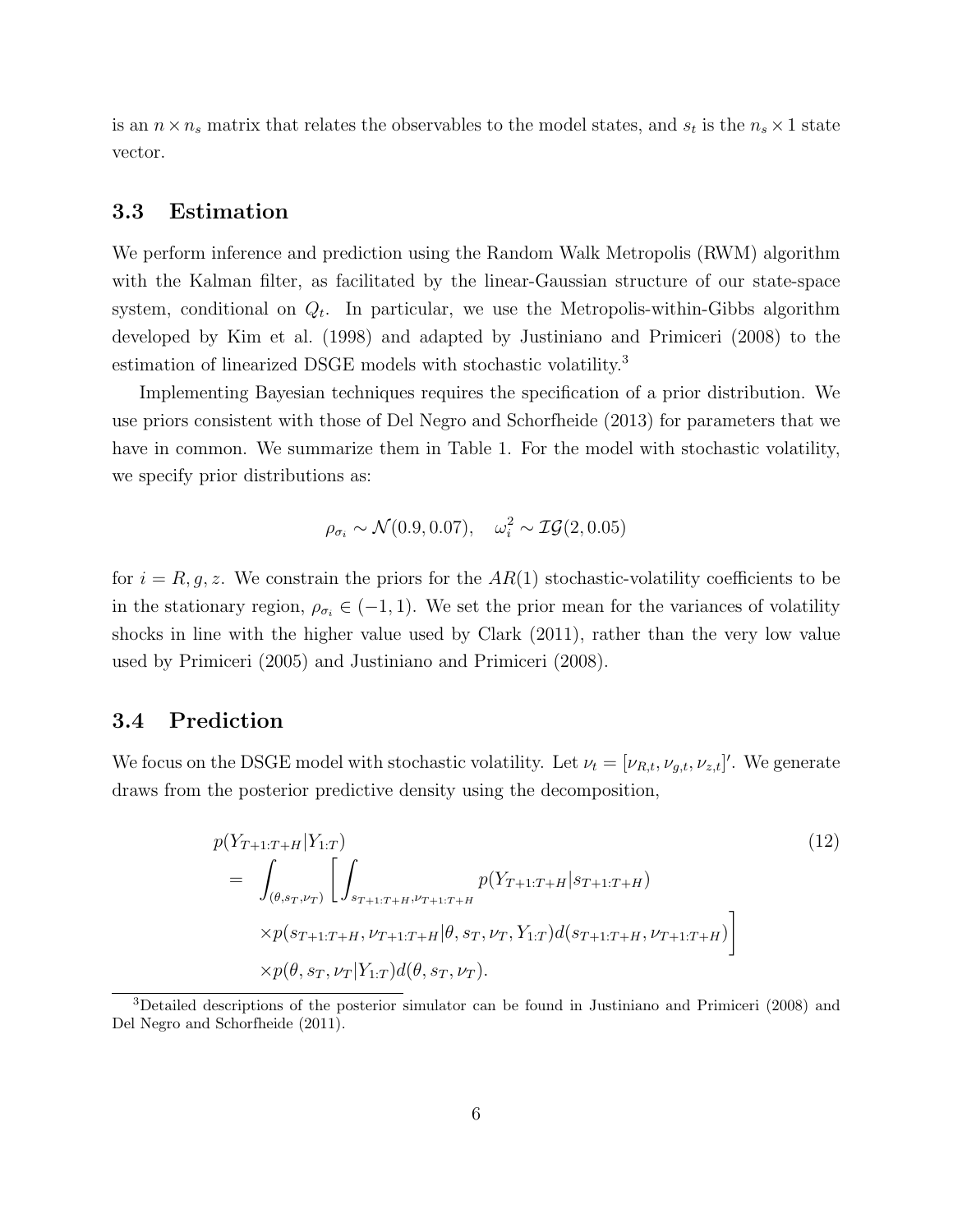| Parameter           | Distribution | Para $(1)$ | Para $(2)$ |               | Parameter Distribution | Para $(1)$ | Para $(2)$ |
|---------------------|--------------|------------|------------|---------------|------------------------|------------|------------|
| $\tau$              | Normal       | 1.50       | 0.37       | $\rho_R$      | Beta                   | 0.50       | 0.20       |
| $\nu_l$             | Gamma        | 2.00       | 0.75       | $\rho_q$      | Beta                   | 0.50       | 0.20       |
| $\iota$             | Beta         | 0.50       | 0.15       | $\rho_z$      | Beta                   | 0.50       | 0.20       |
|                     | Beta         | 0.50       | 0.10       | $\varphi_z$   | Uniform                | $-1.00$    | 1.00       |
| $\psi_1$            | Normal       | 1.50       | 0.25       | $100\sigma_R$ | InvGamma               | 0.10       | 2.00       |
| $\psi_2$            | Normal       | 0.12       | 0.05       | $100\sigma_q$ | InvGamma               | 0.10       | 2.00       |
| $400 \log(1/\beta)$ | Gamma        | 1.00       | 0.40       | $100\sigma_z$ | InvGamma               | 0.10       | 2.00       |
| $400 \log(\pi_*)$   | Gamma        | 2.48       | 0.40       |               |                        |            |            |
| $100 \log(\gamma)$  | Normal       | 0.40       | 0.10       |               |                        |            |            |

<span id="page-8-0"></span>Table 1: Priors for DSGE model parameters

Notes: Para (1) and Para(2) contain means and standard deviations for Beta, Gamma, and Normal distributions; the upper and lower bound of the support for the Uniform distribution; and s and  $\nu$  for the Inverse Gamma distribution, where  $p_{IG}(\sigma|\nu, s) \propto \sigma^{-\nu-1} e^{-\nu s^2/2\sigma^2}$ . Priors for stochastic volatility are presented in the main text.

We use the subscript  $t_1 : t_2$  to indicate sequences from  $t_1$  to  $t_2$ , e.g.,  $Y_{1:T}$  is shorthand for  $Y_1, \ldots, Y_T$ . The decomposition shows how the predictive density reflects uncertainty about parameters and states at the forecast origin,  $p(\theta, s_T, \nu_T | Y_{1:T})$ , and uncertainty about future states. Motivated by this decomposition, we generate draws from the predictive density, adapting the algorithm of [Del Negro and Schorfheide](#page-23-3) [\(2013\)](#page-23-3) to account for the hidden volatility process  $\nu_t$ .

#### <span id="page-8-1"></span>Algorithm 1 (Predictive Density Draws)

For  $j = 1$  to  $n_{sim}$ ,

- 1. Draw  $(\theta^{(j)}, s_T^{(j)})$  $_T^{(j)}, \nu_T^{(j)}$  $T(T(T))$  from the posterior distribution  $p(\theta, s_T, \nu_T | Y_{1:T})$ .
- <span id="page-8-2"></span>2. Draw from  $p(s_{T+1:T+H}, \nu_{T+1:T+H} | \theta^{(j)}, s_T^{(j)})$  $_T^{(j)},\nu_T^{(j)}$  $T^{(J)}$  as follows:
	- (a) Draw the sequence of volatility innovations  $\eta_{i,T+1:T+H}^{(j)} \sim \mathcal{N}(0, (\omega_i^2)^{(j)})$  for  $i =$  $R, z, g.$
	- (b) Starting from  $\nu_T^{(j)}$  $T(T)$ , iterate the volatility law of motion [\(9\)](#page-6-1) forward to obtain the sequence  $\nu_{T+1:T+H}^{(j)}$ :

$$
\nu_{i,t}^{(j)} = \rho_{\sigma_i}^{(j)} \nu_{i,t-1}^{(j)} + \eta_{i,t}^{(j)}, \quad t = T + 1, \dots, T + H, \quad i = R, z, g.
$$

(c) Draw the structural shock innovations  $\epsilon_{i,T+1:T+H}^{(j)} \sim \mathcal{N}(0, e^{2\nu_{i,t}^{(j)}})$  for  $i = R, z, g$ .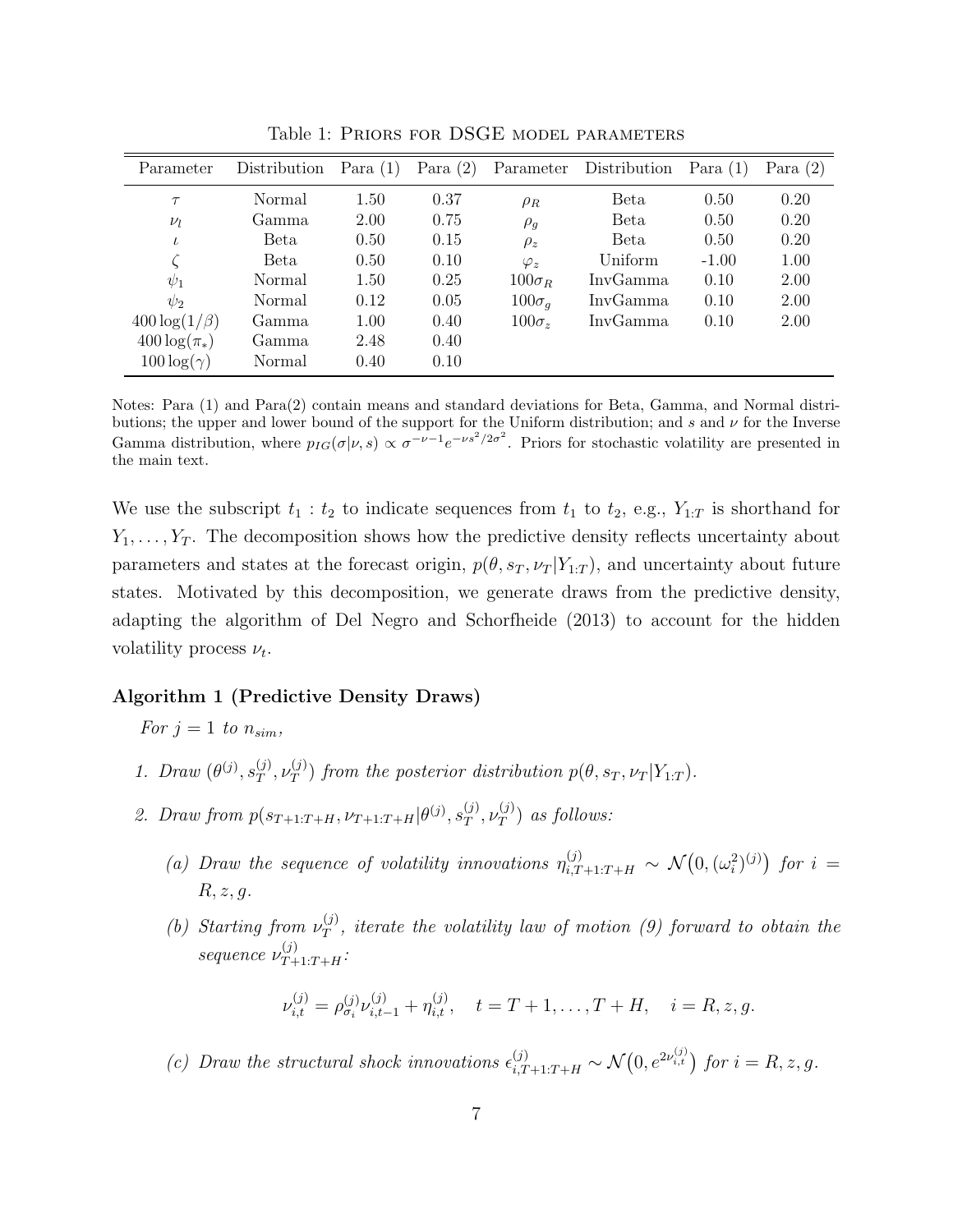(d) Starting from  $s_T^{(j)}$  $T(T)$ , iterate the state transition equation [\(8\)](#page-6-0) forward:

$$
s_t^{(j)} = \Phi_1(\theta^{(j)}) s_{t-1}^{(j)} + \Phi_\epsilon(\theta^{(j)}) \epsilon_t^{(j)}, \quad t = T + 1, ..., T + H.
$$

<span id="page-9-1"></span>3. Compute the sequence  $Y_{T+1:T+H}^{(j)}$  using the measurement equation [\(11\)](#page-6-2):

$$
Y_t^{(j)} = D(\theta^{(j)}) + Z(\theta^{(j)})s_t^{(j)}, \quad t = T + 1, ..., T + H.
$$

Algorithm [1](#page-8-1) produces  $n_{sim}$  trajectories  $Y_{T+1:T+H}^{(j)}$  from the predictive distribution of  $Y_{T+1:T+H}$  given  $Y_{1:T}$ . In our subsequent empirical work we take 30,000 draws from the posterior distribution  $p(\theta, s_T, \nu_T | Y_{1:T})$ . We discard the first 10,000 draws and select every 20th draw to get 1, 000 draws of parameters and initial states. For each of these draws, we execute Steps [2](#page-8-2) and [3](#page-9-1) of the algorithm 20 times, which produces a total of  $n_{sim} = 20,000$ draws from the predictive distribution.

# <span id="page-9-0"></span>4 Real-Time DSGE Forecast Analysis with Vintage Data

#### 4.1 Empirical Procedure

We evaluate DSGE forecasts using the real-time data set constructed by [Del Negro and](#page-23-3) [Schorfheide](#page-23-3) [\(2013\)](#page-23-3), who built data vintages aligned with the publication dates of the Blue Chip survey and the Federal Reserve Board's Greenbook, extending the data set compiled by Edge and Gürkaynak [\(2010\)](#page-23-7). In this paper we use the Del Negro-Schorfheide data set matched to the Blue Chip survey publication dates.

Our first forecast origin is (two weeks prior to) January 1992, and our last forecast origin for one-step-ahead forecasts is (two weeks prior to) April 2011. We use data vintages in April, July, October, and January. Hence we make use of four data vintages per year, for a total of 78. The estimation sample starts from 1964:Q2 for all vintages. We compute forecast errors based on actuals from the most recent vintage, which best estimate the "truth."[4](#page-9-2)

<span id="page-9-2"></span>To evaluate forecasts we recursively estimate DSGE models over 78 vintages, starting

<sup>4</sup>Alternatively, we could have used actuals from the first "final" data release, which for output corresponds to the "Final" NIPA estimate (available roughly three months after the quarter is over). [Del Negro and](#page-23-3) [Schorfheide](#page-23-3) [\(2013\)](#page-23-3) found that conclusions regarding DSGE model forecasting performance are generally not affected by the choice of actuals, as did Rubaszek and Skrzypczyński [\(2008\)](#page-24-9).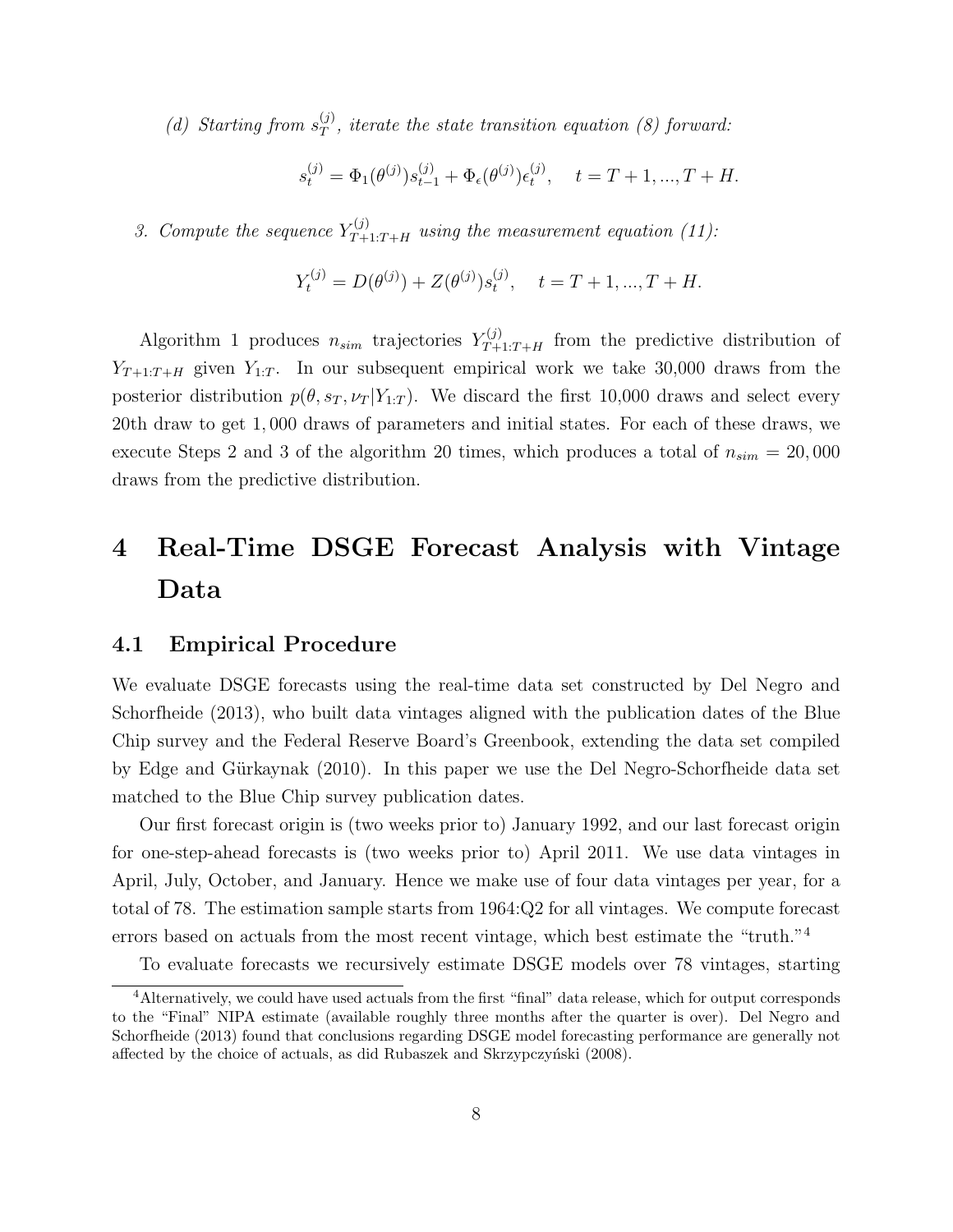from the January 1992 vintage. Hence, for example, for the January 1992 vintage we estimate DSGE models with sample 1964:Q2 - 1991:Q3 and generate forecasts for 1991:Q4 (one step ahead) through 1993:Q2 (eight steps ahead). We then expand the sample gradually, eventually incorporating all vintages from January 1992 through April 2011.

## 4.2 On the Use of Vintage Data

From a model-selection perspective, one might ask whether a full-sample analysis with finalrevised data, as opposed to an expanding-sample analysis with real-time vintage data, would be more informative.<sup>[5](#page-10-0)</sup> For our purposes in this paper the answer is clearly no, because our interest is intrinsically centered on real-time performance, which is an expanding-sample phenomenon involving vintage data. That is, each period we get not only a new observation, but also an improved estimate of the entire history of all observations. Analysis based on final-revised data, even pseudo-real-time analysis based on an expanding sample, is simply not relevant.

Let us consider real-time vintage data issues from a more formal Bayesian viewpoint centered on predictive likelihood in its relation to marginal likelihood. By Bayes' theorem the predictive likelihood is a ratio of marginal likelihoods,

$$
p(Y_{t+1}|Y_{1:t}, M_i) = \frac{p(Y_{1:t+1}|M_i)}{p(Y_{1:t}|M_i)},
$$

so that

$$
\prod_{t=1}^{T-1} p(Y_{t+1}|Y_{1:t}, M_i) = \frac{p(Y_{1:T}|M_i)}{p(Y_1|M_i)}.
$$

Hence one can say that Bayesian model selection based on the full-sample predictive performance record and based on the full-sample marginal likelihood are the same.

The crucial insight is that in our context "full-sample" should not just refer to the full sample of final-revised data, but rather the union of all samples of vintage data, so we now introduce notation that distinguishes between the two. Let  $Y_{1:t}^{(T)}$  be the data up to time t viewed from the time-T vantage point (vintage T), and let  $Y_{1:t}^{(t)}$  be the data up to time t viewed from the time-t vantage point (vintage  $t$ ). In our more refined notation, the predictive-likelihood Bayesian model selection prescription is not  $\prod_{t=1}^{T-1} p(Y_{t+1}|Y_{1:t}^{(T)})$  $T_{1:t}^{(1)}, M_i$ , but rather  $\prod_{t=1}^{T-1} p(Y_{t+1}|Y_{1:t}^{(t)})$  $T_{1:t}^{(t)}, M_i$ ). That is precisely what we implement.

<span id="page-10-0"></span> ${}^{5}$ See [Diebold](#page-23-8) [\(2015\)](#page-23-8).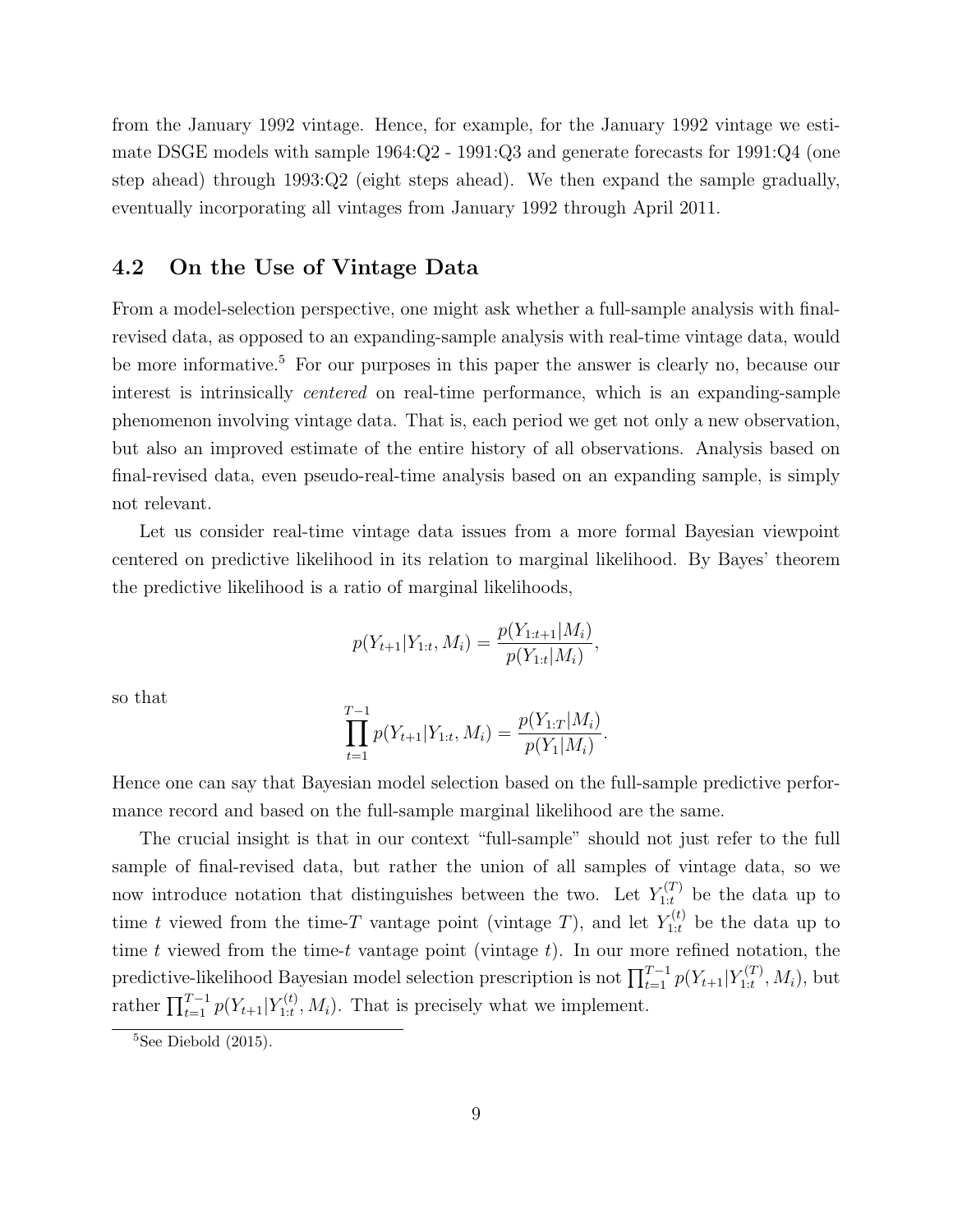### 4.3 The Estimated Volatility Path

Our hope, explored subsequently, is that stochastic-volatility DSGE models will produce better forecasts – particularly better interval and density forecasts – than their fixed-volatility counterparts. A necessary condition is that volatility actually be stochastic and indeed highly-variable. Hence we begin by examining and comparing estimated structural shock variances from constant-volatility and stochastic-volatility DSGE models.

In Figure [1](#page-12-0) we report posterior-mean stochastic-volatility estimates (solid lines) and constant-volatility estimates (dotted lines) obtained from different real-time data vintages. The vintages are those of January 1992, January 2002, and January 2011, and the corresponding samples end in 1991:Q3, 2001:Q3, and 2010:Q3. The general shapes of volatility are very similar across vintages.

Overall, the estimates confirm significant time variation in volatility. In particular, all volatilities fall sharply with the mid-1980's "Great Moderation." Technology shock volatility, moreover, rises sharply in recent years.

It is interesting to contrast the volatility estimates from the constant-volatility DSGE model. They systematically overstate volatility once the Great Moderation begins, because in significant part the model attempts to fit the high volatility before the Great Moderation.

# <span id="page-11-0"></span>5 Point Forecast Construction and Evaluation

We construct point forecasts as posterior means, which we compute by Monte Carlo averaging,

$$
\hat{Y}_{T+h|T} = \int_{Y_{T+h}} Y_{T+h} \ p(Y_{T+h}|Y_{1:T}) dY_{T+h} \approx \frac{1}{n_{sim}} \sum_{j=1}^{n_{sim}} Y_{T+h}^{(j)},
$$

where the draws  $Y_{T+}^{(j)}$  $T_{Th}^{(J)}$  are generated with Algorithm [1.](#page-8-1) The posterior mean is of course the optimal predictor under quadratic loss. To compare the performance of point forecasts we use root mean squared errors (RMSE's),

$$
RMSE(i|h) = \sqrt{\frac{1}{P - h} \sum_{T=R}^{R+P-h} (Y_{i,T+h} - \hat{Y}_{i,T+h|T})^2},
$$

where  $R$  is the starting point of the forecast evaluation sample and  $P$  is the number of forecast origins.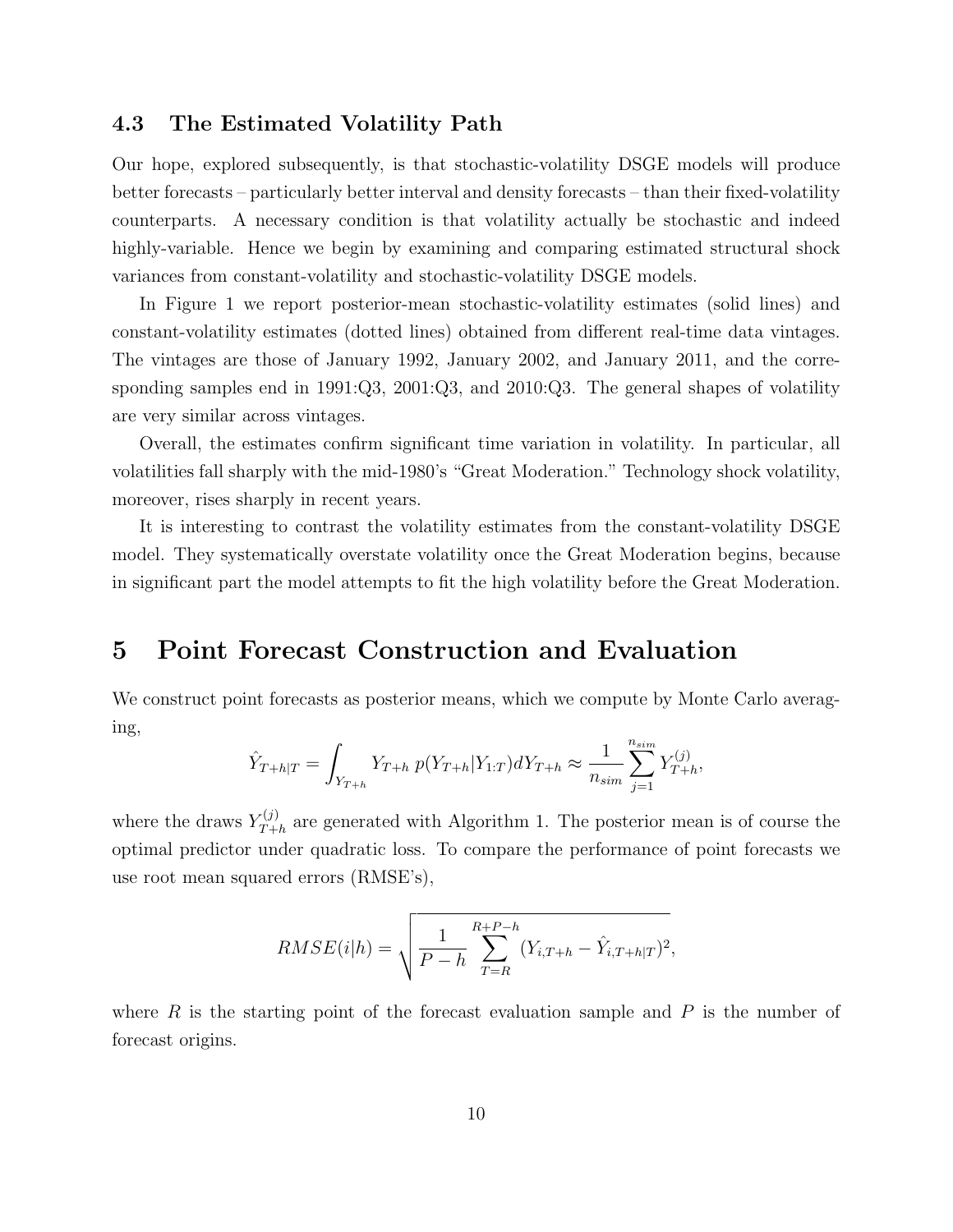

<span id="page-12-0"></span>Vintage at January 1992

Notes: We show estimation results for three different data vintages. We show posterior means (solid line) and 80 percent confidence bands (shaded area) of standard deviations of the structural shocks based on the DSGE model with stochastic volatility. The dotted line is the posterior mean of the standard deviations of the structural shocks based on the linear DSGE model with constant volatility.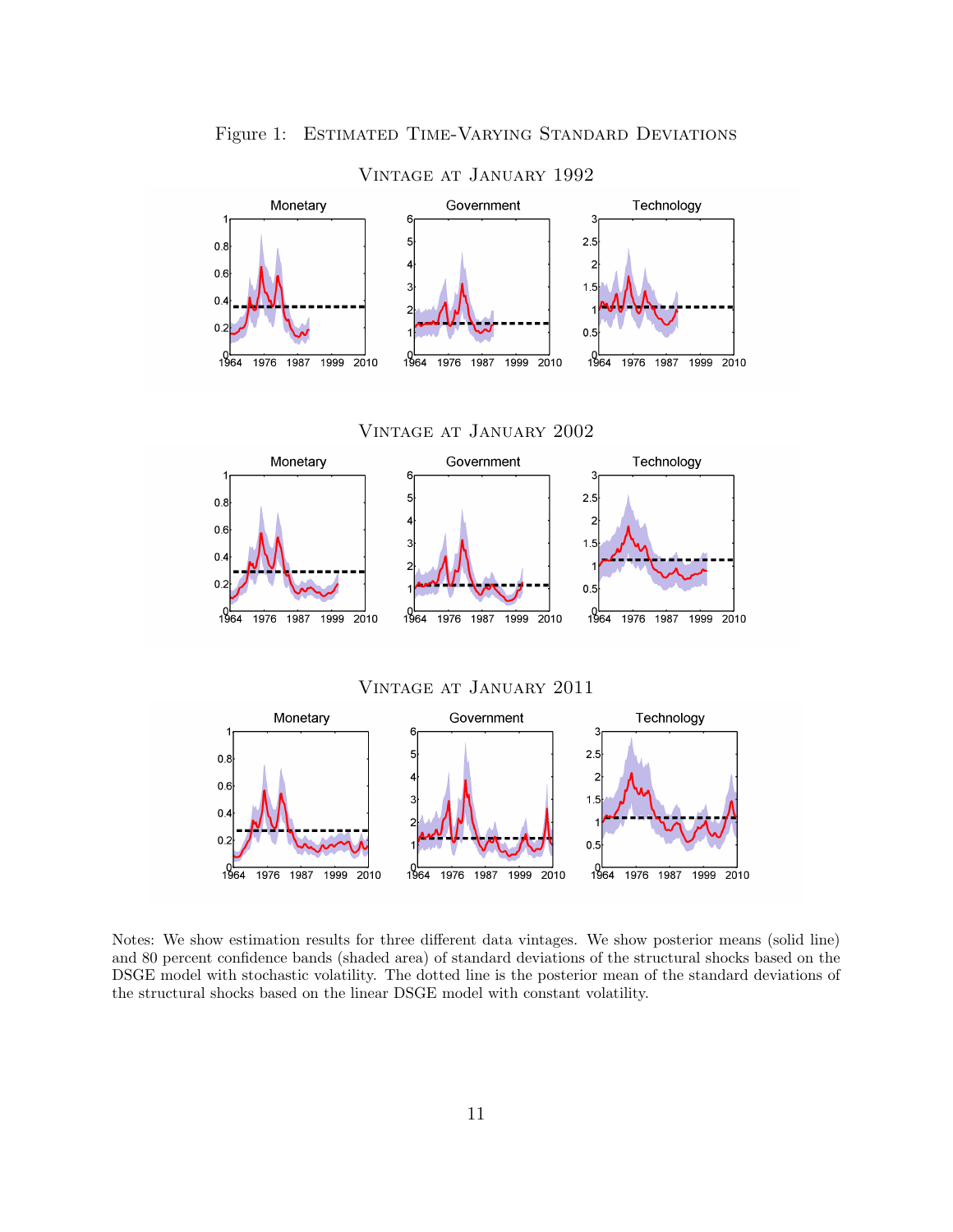|                    |                   | $h=1Q$ $h=2Q$ $h=4Q$ |         | $h = 8Q$ |  |  |
|--------------------|-------------------|----------------------|---------|----------|--|--|
|                    | (a) Output Growth |                      |         |          |  |  |
| Linear             | 0.636             | 0.638                | 0.645   | 0.685    |  |  |
| Linear+SV          | 1.038             | 1.036                | 1.037   | 1.028    |  |  |
|                    | (0.959)           | (0.903)              | (0.897) | (0.795)  |  |  |
| (b) Inflation Rate |                   |                      |         |          |  |  |
| Linear             | 0.250             | 0.273                | 0.310   | 0.354    |  |  |
| $Linear+SV$        | 0.971             | 0.974                | 0.969   | 0.969    |  |  |
|                    | (0.031)           | (0.037)              | (0.076) | (0.095)  |  |  |
| (c) Fed Funds Rate |                   |                      |         |          |  |  |
| Linear             | 0.162             | 0.267                | 0.408   | 0.539    |  |  |
| $Linear+SV$        | 0.883             | 0.919                | 0.984   | 1.064    |  |  |
|                    | (0.000)           | (0.009)              | (0.329) | (0.940)  |  |  |

<span id="page-13-0"></span>Table 2: POINT FORECAST RMSE's

In Table [2](#page-13-0) we present real-time forecasts RMSE's for  $1991:Q4-2011:Q1$ .<sup>[6](#page-13-1)</sup> We show RMSE's for the benchmark constant-volatility DSGE model in the first line of each panel, and RMSE ratios in the second.[7](#page-13-2) "Linear" is the model with constant volatility, and "Linear+SV" is the model with stochastic volatility. In parentheses we show  $p$ -values of Diebold-Mariano tests of equal MSE against the one-sided alternative that the model with stochastic volatility is more accurate.

Stochastic-volatility DSGE forecasts are significantly more accurate for inflation at all horizons, and for fed funds at shorter horizons.<sup>[8](#page-13-3)</sup> In contrast, output growth forecast accu-

Notes: The real-time forecast sample is 1991Q4-2011Q1. We calculate forecast errors using actuals obtained from the most recent vintage. We show RMSE's for the benchmark constant-volatility DSGE model in the first line of each panel, and RMSE ratios in the second. "Linear" is the model with constant volatility, and "Linear $+S$ V" is the model with stochastic volatility. In parentheses we show p-values of Diebold-Mariano tests of equal MSE against the one-sided alternative that the model with stochastic volatility is more accurate, obtained using standard normal critical values. We compute the standard errors entering the Diebold-Mariano statistics using Newey-West with bandwidth 0 at the 1-quarter horizon and  $n^{1/3}$  in the other cases, where  $n$  is the number of forecasting origins.

<span id="page-13-2"></span><span id="page-13-1"></span><sup>6</sup>We calculate forecast errors using actuals obtained from the most recent vintage.

<sup>7</sup>Ratios less than one indicate that the stochastic-volatility model forecasts are more accurate than benchmark model forecasts.

<span id="page-13-3"></span><sup>&</sup>lt;sup>8</sup>In general, stochastic-volatility DSGE RMSE's get closer to constant-variance DSGE RMSE's as the forecast horizon increases.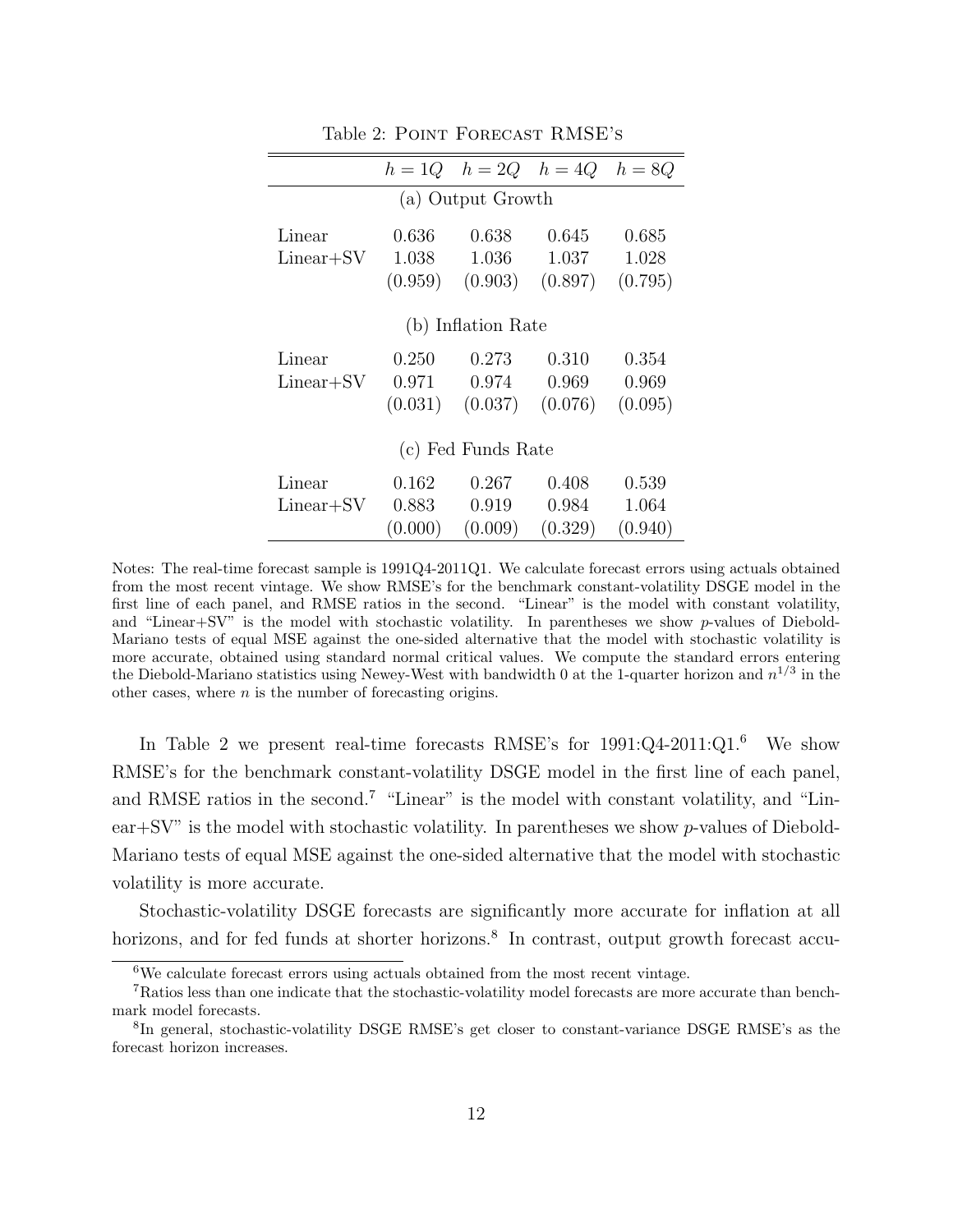racy is very similar across models and horizons. This basic scenario – incorporating stochastic volatility appears somewhat helpful for point forecasting (presumably due to enhanced parameter estimation efficiency), but not massively helpful – is precisely what one would expect. That is, if stochastic volatility is important, one expects much greater contributions to interval and density forecasting performance, to which we now turn.

## <span id="page-14-0"></span>6 Interval Forecast Construction and Evaluation

Posterior interval forecast (credible region) construction is immediate, given the posterior predictive density, as the interval forecast follows directly from the predictive density. We focus on single-variable credible intervals as opposed to multi-variable credible regions. We compute the highest-density  $100(1 - \alpha)$  percent interval forecast for a particular element  $Y_{i,T+h}$  of  $Y_{T+h}$  by numerically searching for the shortest connected interval that contains  $100(1-\alpha)$  percent of the draws  $\{Y_{i,T}^{(j)}\}$  $\{i,T+h\}_{j=1}^{n_{sim}}.$ 

### 6.1 Relative Evaluation Standards: Coverage and Length

In the interval forecast evaluation that follows, we consider both relative standards (coverage, length) and absolute standards (conditional calibration).

#### 6.1.1 Coverage Rates

In Table [3](#page-15-0) (A) we report the frequency with which real-time outcomes for output growth, inflation rate, and the federal funds rate fall inside real-time 70-percent highest posterior density intervals.<sup>[9](#page-14-1)</sup> Correct coverage corresponds to frequencies of about 70-percent, whereas a frequency of greater than (less than) 70 percent means that on average over a given sample, the posterior density is too wide (narrow). In parentheses we show  $p$ -values of t-statistics of the hypothesis of correct coverage (empirical  $=$  nominal coverage of 70 percent), calculated using Newey-West standard errors.

Table [3](#page-15-0) (A) makes clear that the constant-volatility DSGE models tend to be too wide, so that actual outcomes fall inside the intervals much more frequently than the nominal 70 percent rate. For example, for the one-step-ahead forecast horizon, the constant-volatility DSGE model coverage rates range from 87 percent to 94 percent. Based on the reported pvalues, all empirical departures from 70 percent nominal coverage are statistically significant.

<span id="page-14-1"></span><sup>9</sup>We obtain "actuals" from the most recent vintage. "Linear" is the model with constant volatility, and "Linear+SV" is the model with stochastic volatility.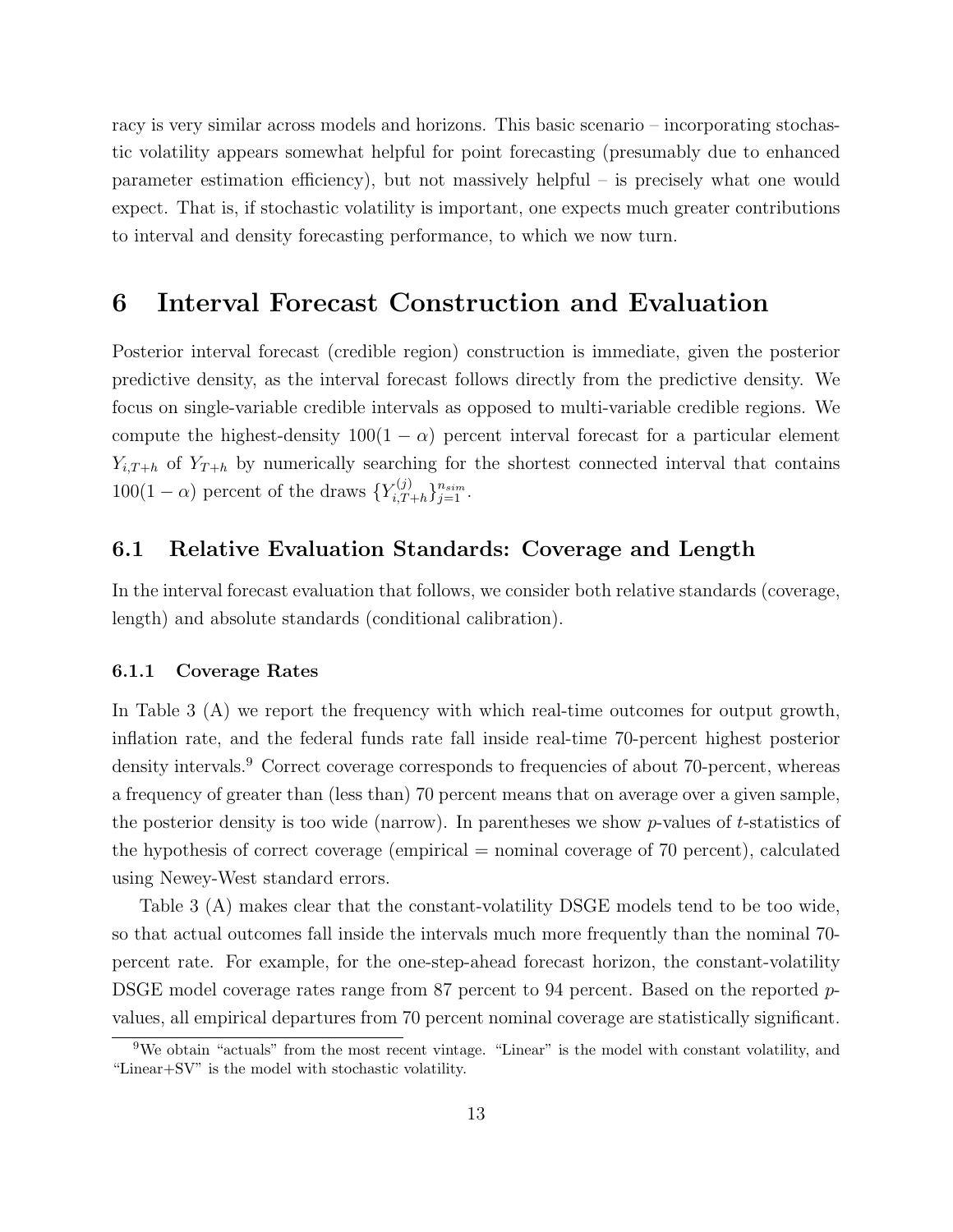| (A) Coverage rate     | $h=1Q$                       | $h=2Q$                       | $h=4Q$                       | $h = 8Q$                     |  |  |
|-----------------------|------------------------------|------------------------------|------------------------------|------------------------------|--|--|
| (a) Output Growth     |                              |                              |                              |                              |  |  |
| Linear<br>$Linear+SV$ | 0.923(0.000)<br>0.769(0.147) | 0.909(0.000)<br>0.727(0.630) | 0.907(0.000)<br>0.747(0.493) | 0.914(0.000)<br>0.743(0.625) |  |  |
|                       |                              |                              |                              |                              |  |  |
|                       |                              | (b) Inflation Rate           |                              |                              |  |  |
| Linear                | 0.872(0.000)                 | 0.857(0.001)                 | 0.933(0.000)                 | 0.914(0.000)                 |  |  |
| Linear+SV             | 0.718(0.725)                 | 0.740(0.522)                 | 0.747(0.486)                 | 0.686(0.882)                 |  |  |
|                       |                              | (c) Fed Funds Rate           |                              |                              |  |  |
| Linear                | 0.936(0.000)                 | 0.831(0.021)                 | 0.787(0.252)                 | 0.743(0.721)                 |  |  |
| $Linear+SV$           | 0.769(0.147)                 | 0.584(0.111)                 | 0.587(0.187)                 | 0.514(0.060)                 |  |  |
|                       |                              |                              |                              |                              |  |  |
| (B) Interval length   | $h=1Q$                       | $h=2Q$                       | $h=4Q$                       | $h = 8Q$                     |  |  |
| (a) Output Growth     |                              |                              |                              |                              |  |  |
| Linear                | 2.044                        | 2.076                        | 2.092                        | 2.099                        |  |  |
| $Linear+SV$           | 1.383                        | 1.411                        | 1.430                        | 1.432                        |  |  |
| (b) Inflation Rate    |                              |                              |                              |                              |  |  |
| Linear                | 0.725                        | 0.899                        | 1.051                        | 1.171                        |  |  |
| Linear+SV             | 0.516                        | 0.623                        | 0.712                        | 0.777                        |  |  |
| (c) Fed Funds Rate    |                              |                              |                              |                              |  |  |
| Linear                | 0.531                        | 0.706                        | 0.967                        | 1.269                        |  |  |
| Linear+SV             | 0.284                        | 0.401                        | 0.580                        | 0.786                        |  |  |

<span id="page-15-0"></span>Table 3: 70 Percent Interval Forecast Evaluation

Notes: The real-time forecast sample is 1991Q4-2011Q1. We obtain "actuals" from the most recent vintage. "Linear" is the model with constant volatility, and "Linear+SV" is the model with stochastic volatility. In Panel (A) we report the frequencies with which outcomes fall in 70-percent bands computed from the posterior predictive density. In parentheses we show p-values of t-statistics of the hypothesis of correct coverage (empirical = nominal coverage of 70 percent), calculated using Newey-West standard errors with bandwidth 0 at the 1-quarter horizon and  $n^{1/3}$  in the other cases, where n is the number of forecasting origins. In Panel (B) we report the average lengths of prediction intervals.

The coverage of the stochastic-volatility DSGE intervals, in contrast, is strikingly good. For all variables and horizons, estimated coverage is much closer to 70 percent, and the p-values indicate that in the vast majority of cases any deviation is statistically insignificant.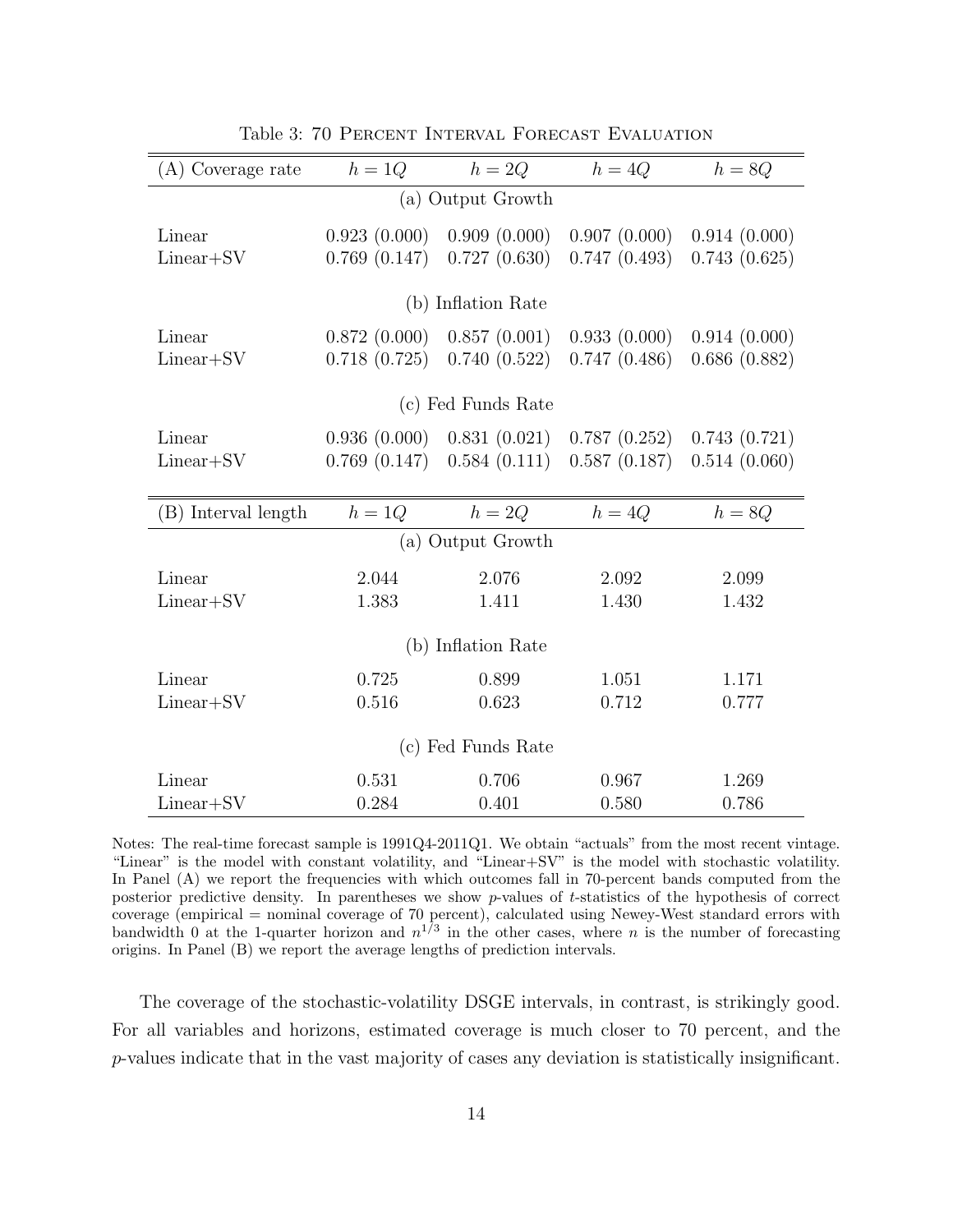#### 6.1.2 Interval Length

In Table [3](#page-15-0) (B) we show average prediction interval lengths. Average lengths based on the stochastic-volatility model are roughly 30 percent shorter than those from the constantvolatility model. Hence the stochastic-volatility intervals dominate on both the coverage and length dimensions.

## 6.2 Absolute Evaluation Standards: Conditional Calibration

We also consider an absolute standard for interval forecasts, conditional calibration. As detailed in [Christoffersen](#page-23-9) [\(1998\)](#page-23-9), if interval forecasts are correctly conditionally calibrated, then the "hit sequence" should have mean  $(1 - \alpha)$  and be at most  $h - 1$ -dependent, where the hit sequence is  $I_t^{(1-\alpha)} = 1$  {realized  $y_t$  falls inside the interval}. Note well the two-part characterization. The hit series must have the correct mean,  $(1 - \alpha)$ , which corresponds to correct unconditional calibration, and it must also be at most  $h-1$ -dependent. When both hold, we have correct conditional calibration.

In Table [4](#page-17-1) we present results of Christoffersen tests for 70-percent 1-step-ahead interval forecasts, 1991Q4-2011Q1. We show separate and joint tests for correct coverage and independence. The coverage tests consistently find no flaws in the stochastic-volatility DSGE intervals, while simultaneously consistently finding severe flaws in the constant-volatility DSGE intervals.

Neither the stochastic-volatility nor the constant-volatility DSGE interval forecasts perform consistently well in terms of the independence test. This is precisely as expected, however, because small-scale DSGE models are well-known to have weak propagation mechanisms that fail to fully capture the conditional-mean dependence (serial correlation) in macroeconomic time series.<sup>[10](#page-16-0)</sup> Incorporating stochastic volatility can naturally fix mis-calibration problems, but there is no way for it to fix inadequate conditional-mean dynamics.

Finally, neither the stochastic-volatility nor the constant-volatility DSGE interval forecasts perform consistently well in terms of the joint test. Presumably the stochastic-volatility intervals fail the joint test due to their failing independence, whereas the constant-volatility intervals fail the joint test due to their failing both correct coverage and independence.

<span id="page-16-0"></span> $10$ See, for example, [Cogley and Nason](#page-23-10) [\(1995\)](#page-23-10).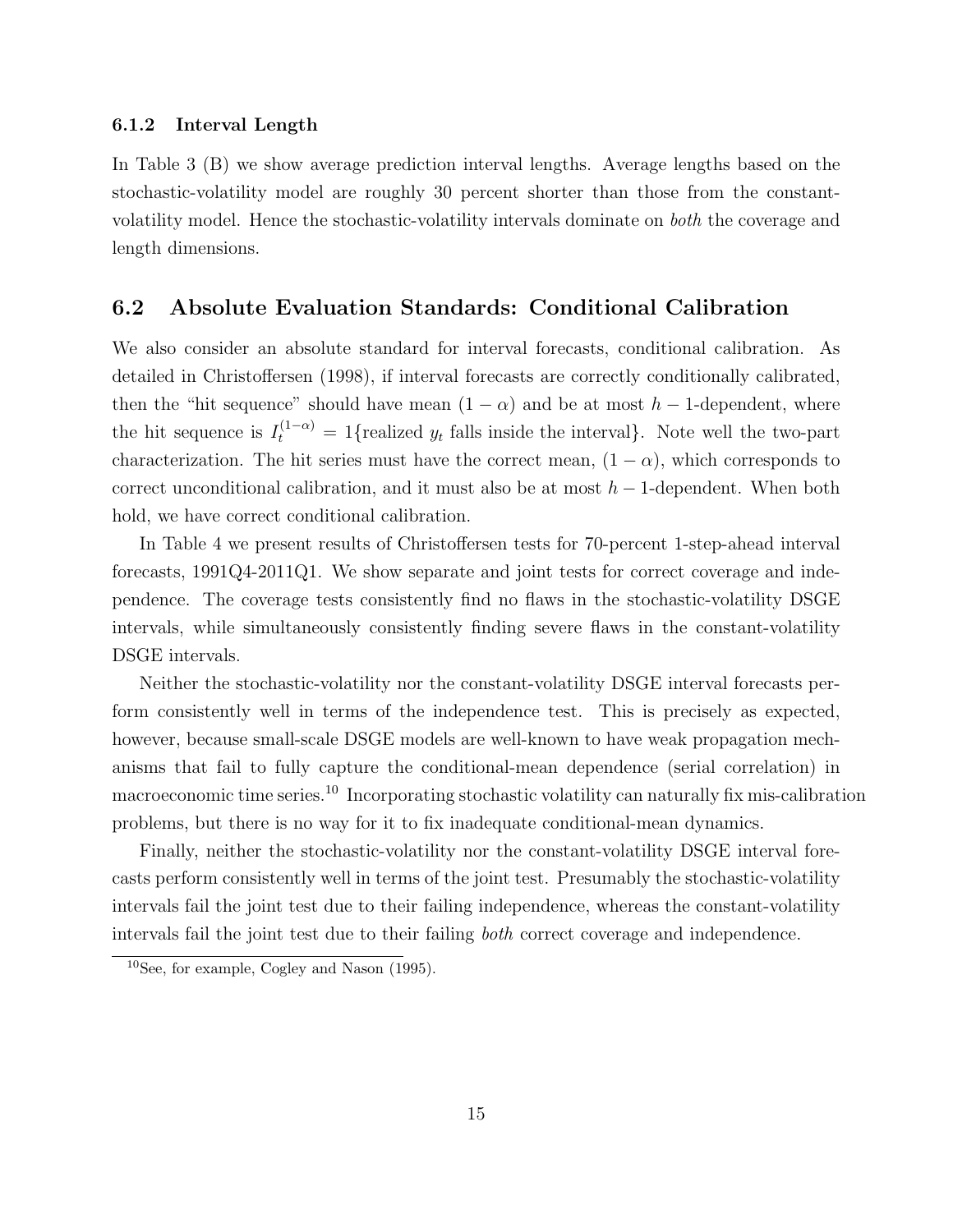|                       | Coverage                    | Independence                | Joint                       |  |  |  |  |
|-----------------------|-----------------------------|-----------------------------|-----------------------------|--|--|--|--|
|                       | (a) Output Growth           |                             |                             |  |  |  |  |
| Linear<br>$Linear+SV$ | 23.50(0.000)<br>1.87(0.171) | 16.28(0.000)<br>1.23(0.267) | 39.95(0.000)<br>3.63(0.163) |  |  |  |  |
| (b) Inflation Rate    |                             |                             |                             |  |  |  |  |
| Linear<br>$Linear+SV$ | 12.85(0.000)<br>0.12(0.728) | 0.45(0.503)<br>2.76(0.096)  | 13.57(0.001)<br>3.55(0.169) |  |  |  |  |
| (c) Fed Funds Rate    |                             |                             |                             |  |  |  |  |
| Linear<br>$Linear+SV$ | 26.97(0.000)<br>1.87(0.171) | 1.11(0.292)<br>5.31(0.021)  | 28.21(0.000)<br>7.71(0.021) |  |  |  |  |

<span id="page-17-1"></span>Table 4: CHRISTOFFERSEN TESTS

Notes: We show results for 70-percent 1-step-ahead interval forecasts. The real-time forecast sample is 1991Q4-2011Q1. We obtain "actuals" from the most recent vintage. "Linear" is the model with constant volatility, and "Linear+SV" is the model with stochastic volatility. We show tests for coverage and for independence, as well as joint tests, with p-values in parentheses.

# <span id="page-17-0"></span>7 Density Forecast Construction and Evaluation

Density forecast construction is immediate, given the posterior predictive density. The predictive density is the density forecast.

## 7.1 Relative Evaluation Standards: Log Predictive Likelihood

We use the log predictive likelihood for relative density forecast accuracy comparison, as in [Warne et al.](#page-24-10)  $(2012).<sup>11</sup>$  $(2012).<sup>11</sup>$  $(2012).<sup>11</sup>$  $(2012).<sup>11</sup>$  The predictive likelihood is

$$
S_M(h) = \frac{1}{P - h} \sum_{T=R}^{R+P-h} \log p(Y_{T+h}|Y_{1:T}), \quad h = 1, 2, ..., H,
$$
\n(13)

where  $R$  is the starting point of the forecast evaluation sample,  $P$  is the number of forecast origins, and h is the forecast horizon. M denotes marginal, as opposed to joint, predictive

<span id="page-17-2"></span><sup>&</sup>lt;sup>11</sup>We will often refer simply to the "predictive likelihood," with the understanding that logs have been taken.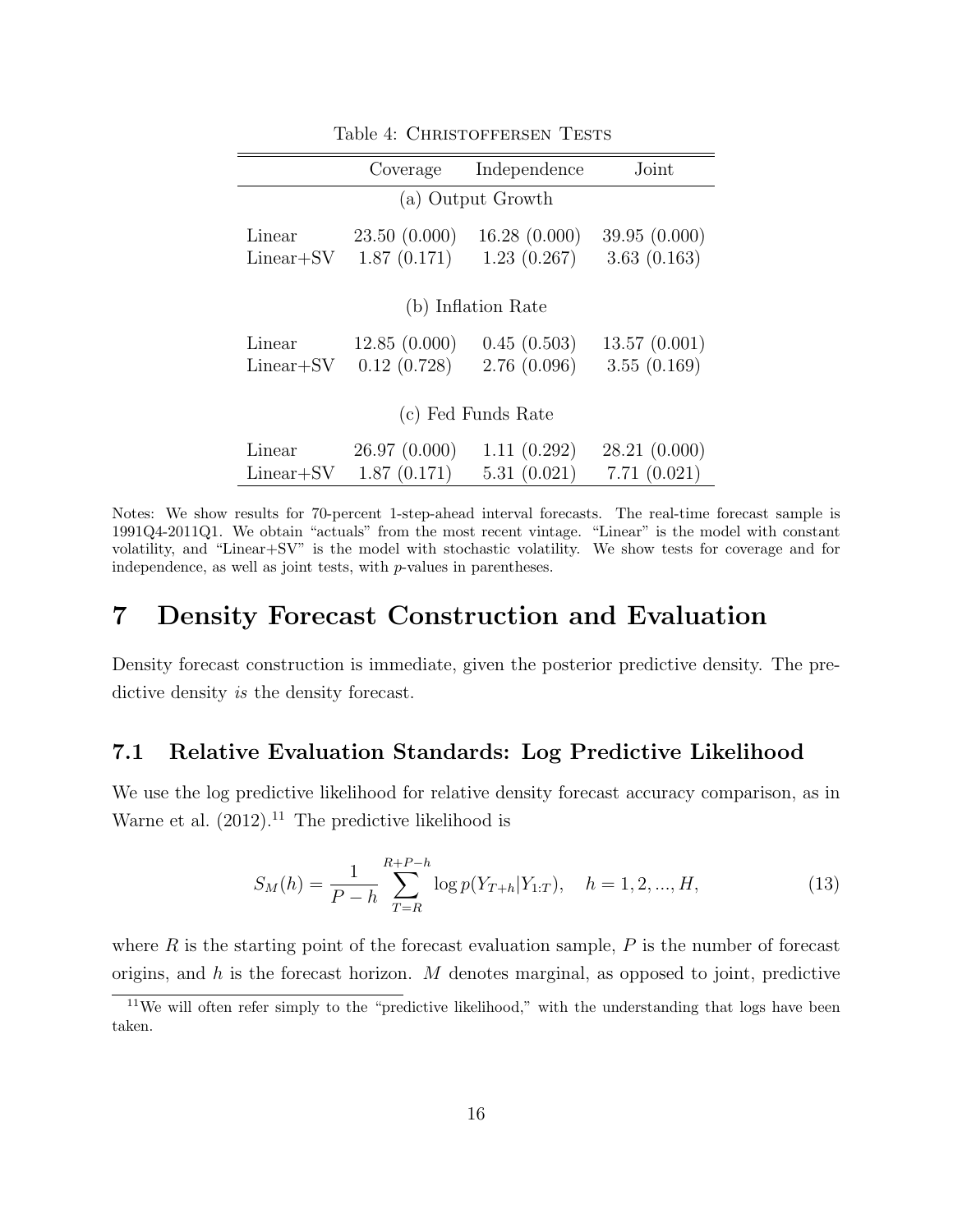

<span id="page-18-0"></span>Figure 2: 1-STEP-AHEAD PREDICTIVE DENSITIES

Notes: The real-time forecast sample is 1991Q4-2011Q1.

likelihood, which can be defined as

$$
S_J(h) = \frac{1}{P - h} \sum_{T=R}^{R+P-h} \log p(Y_{T+1:T+h}|Y_{1:T}), \quad h = 1, 2, ..., H.
$$

Obviously the joint and marginal predictive likelihood concepts lead to the same quantity when  $h = 1$  $h = 1$ . To compute the marginal predictive density  $S_M(h)$ , after Step 3 of Algorithm 1 we evaluate the density  $p(Y_{T+h}|\nu_{T+h}^{(j)})$  $\overset{(j)}{_{T+1:T+h}},\theta^{(j)},s^{(j)}_{T}$  $_T^{(j)}, \nu_T^{(j)}$  $T(T)$ . This density is Gaussian and can be obtained from the Kalman filter, treating the observations  $Y_{T+1:T+h-1}$  as missing. Averaging across draws j leads to the Monte Carlo approximation

$$
p(Y_{T+h}|Y_{1:T}) \approx \frac{1}{n_{sim}} \sum_{j=1}^{n_{sim}} p(Y_{T+h}|\nu_{T+1:T+h}^{(j)}, \theta^{(j)}, s_T^{(j)}, \nu_T^{(j)}).
$$
(14)

In Figure [2](#page-18-0) we show a time-series plot of 1-step-ahead predictive density values averaged across GDP growth, inflation rate and interest rate forecasts. Those for the stochasticvolatility DSGE model clearly tend to be higher than those for the constant-volatility model.

In Table [5](#page-19-0) we present marginal predictive likelihoods for density forecasts at horizons  $h = 1, 2, 4, 8$ . For most variables and horizons, the stochastic-volatility DSGE model has higher predictive likelihood. The only exceptions are at long horizons (GDP growth at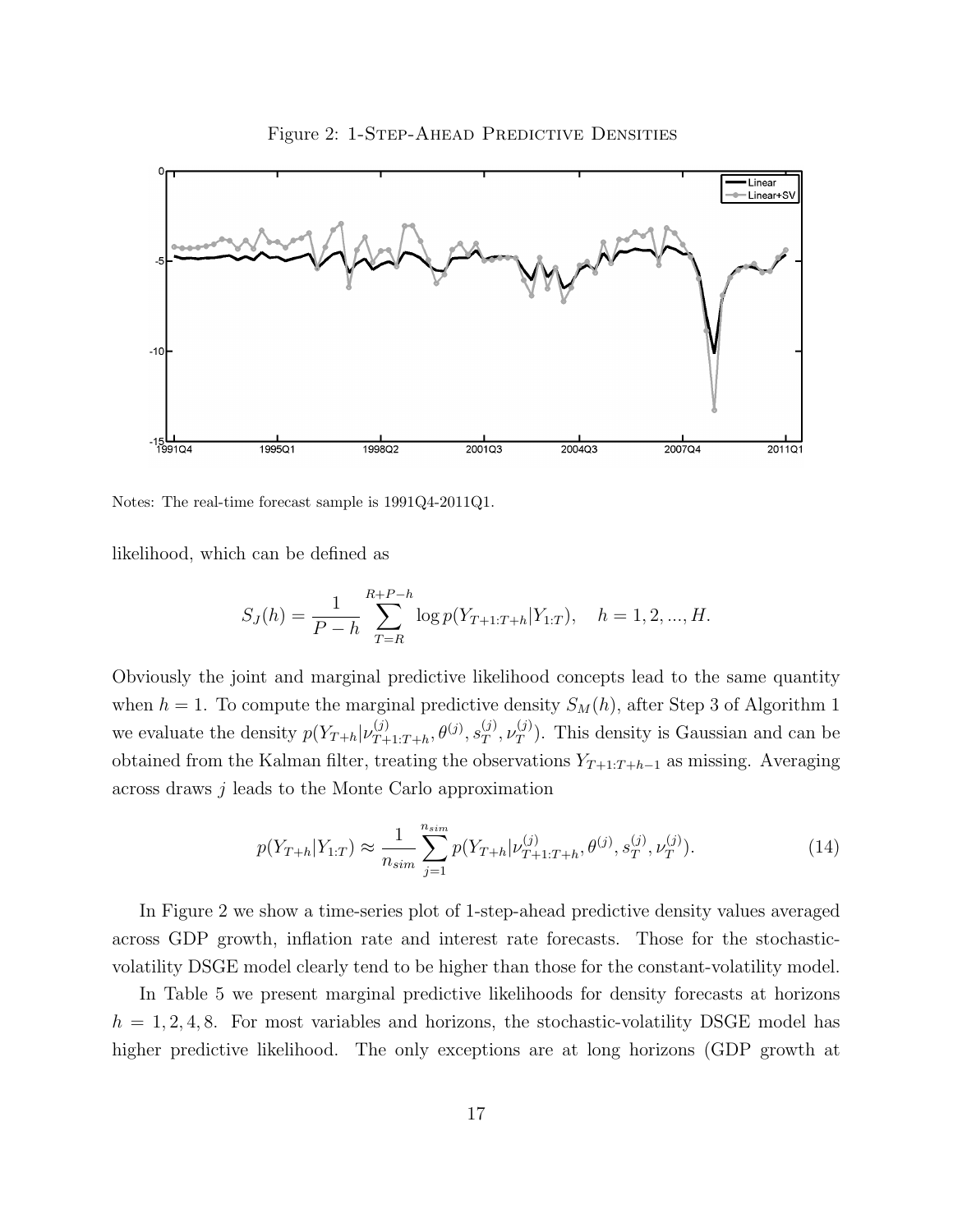<span id="page-19-0"></span>

|                    |         | $h = 1Q$ $h = 2Q$ $h = 4Q$ $h = 8Q$ |         |         |  |
|--------------------|---------|-------------------------------------|---------|---------|--|
|                    |         | (a) Output Growth                   |         |         |  |
| Linear             |         | $-1.14$ $-1.15$ $-1.15$             |         | $-1.18$ |  |
| $Linear+SV$        | $-1.03$ | $-1.08$                             | $-1.17$ | $-1.32$ |  |
|                    |         |                                     |         |         |  |
| (b) Inflation Rate |         |                                     |         |         |  |
| Linear             |         | $-1.93 -1.95$                       | -1.98   | $-2.04$ |  |
| $Linear+SV$        | $-1.72$ | $-1.74$                             | $-1.80$ | $-1.94$ |  |
|                    |         |                                     |         |         |  |
| (c) Fed Funds Rate |         |                                     |         |         |  |
| Linear             | $-2.19$ | $-2.26$                             | $-2.33$ | $-2.40$ |  |
| $Linear+SV$        | $-2.01$ | $-2.11$                             | $-2.26$ | $-2.47$ |  |

Table 5: MARGINAL PREDICTIVE LIKELIHOODS  $S_M(h)$ 

Notes: The real-time forecast sample is 1991Q4-2011Q1. We calculate forecast errors using actuals obtained from the most recent vintage. We present predictive likelihoods for density forecasts at horizons  $h = 1, 2, 4, 8$ , for output growth, the inflation rate, and the fed funds rate. We show in bold the "winners," for each horizon and each variable.

horizons  $h = 4, 8$ , and the fed funds rate at horizon  $h = 8$ ).

## 7.2 Absolute Evaluation Standards: Conditional Calibration

The predictive log likelihood density forecast comparison approach described above invokes a relative standard; using the log predictive density, it ranks density forecasts according to assessed likelihoods of the observed realization sequence. It is also of general interest to assess density forecasts relative to a different, *absolute* standard, correct conditional calibration.

Following [Diebold et al.](#page-23-11) [\(1998\)](#page-23-11), we rely on the probability integral transform (PIT). The PIT of  $Y_{i,T+h}$  based on the time-T predictive distribution is defined as the cumulative density of the random variable  $Y_{i,T+h}$  evaluated at the true realization of  $Y_{i,T+h}$ ,

$$
z_{i,h,T} = \int_{-\infty}^{Y_{i,T+h}} p(\tilde{Y}_{i,T+h}|Y_{1:T}) d\tilde{Y}_{i,T+h}.
$$

We compute PIT's by the Monte Carlo average of the indicator function,

$$
z_{i,h,T} \approx \frac{1}{n_{sim}} \sum_{j=1}^{n_{sim}} \mathcal{I}\{Y_{i,T+h}^{(j)} \le Y_{i,T+h}\}.
$$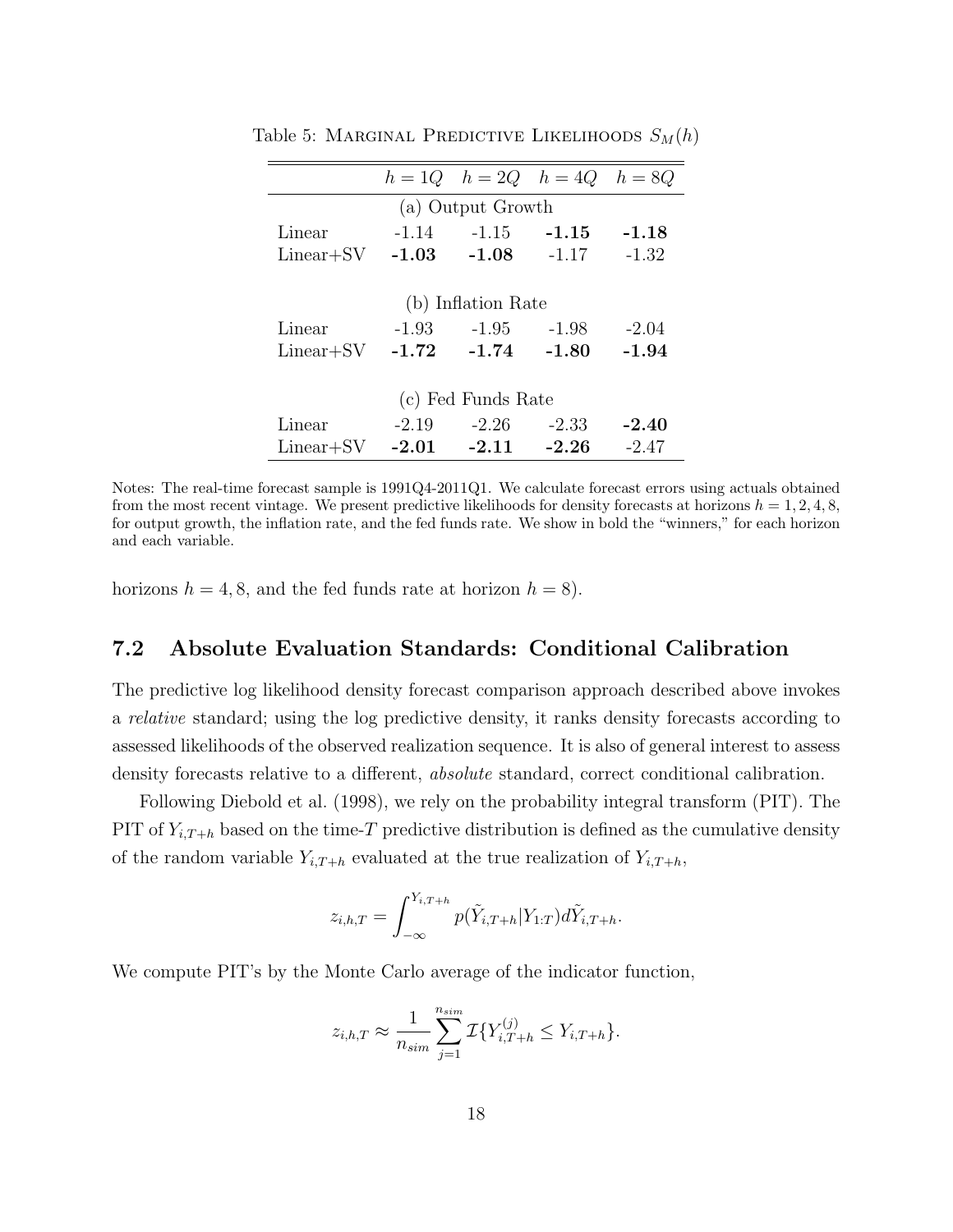<span id="page-20-0"></span>

#### 1-Step-Ahead Prediction



Notes: The real-time forecast sample is 1991Q4-2011Q1. We calculate forecast errors using actuals obtained from the most recent vintage. "Linear" is the model with constant volatility, and "Linear+SV" is the model with stochastic volatility. We group PIT's into five equally-sized bins. Under uniformity, each bin should contain 20 percent of the PIT's, as indicated by the horizontal red lines.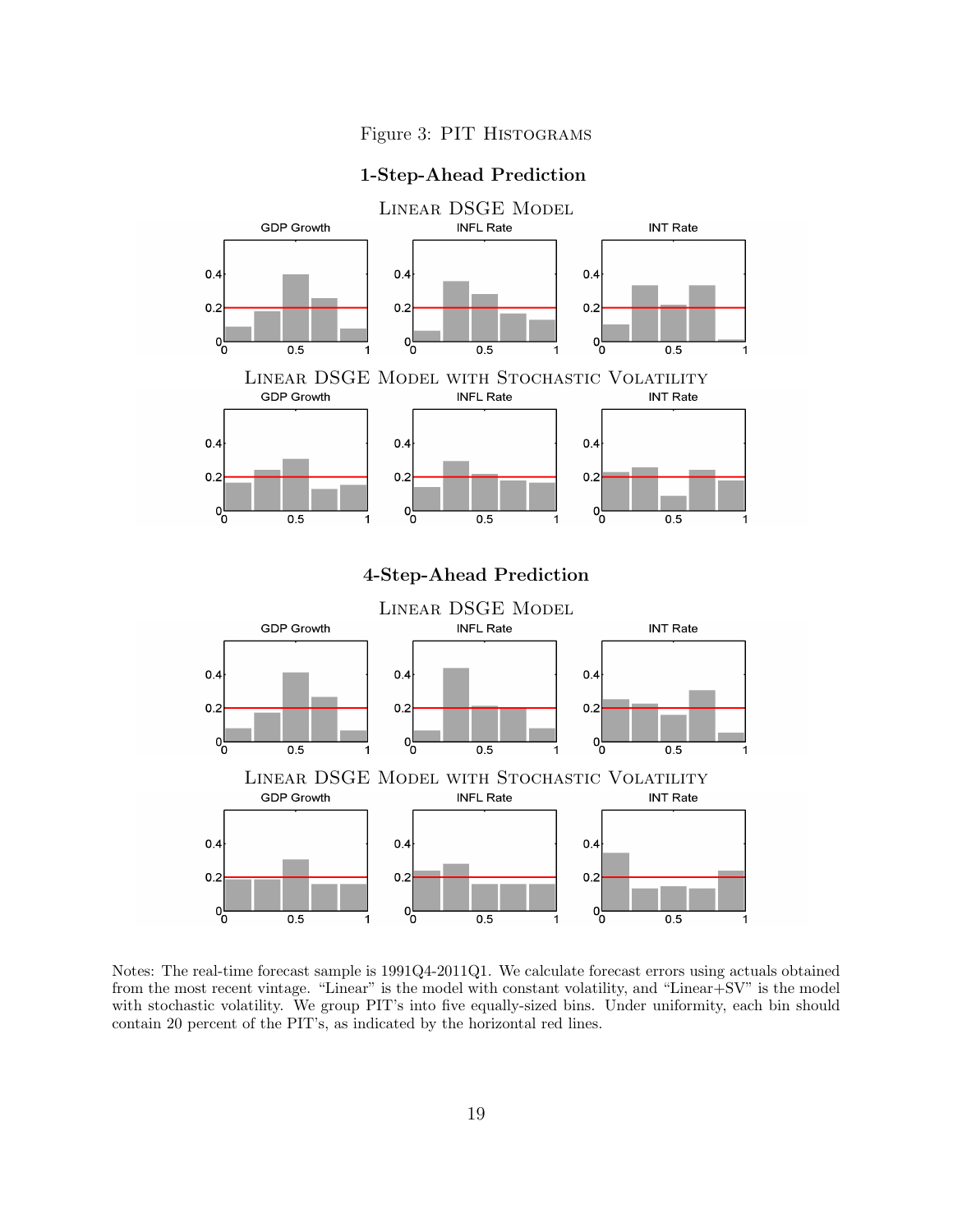

## <span id="page-21-0"></span>1-Step-Ahead Prediction

Notes: The real-time forecast sample is 1991Q4-2011Q1. We calculate forecast errors using actuals obtained from the most recent vintage. "Linear" is the model with constant volatility, and "Linear+SV" is the model with stochastic volatility.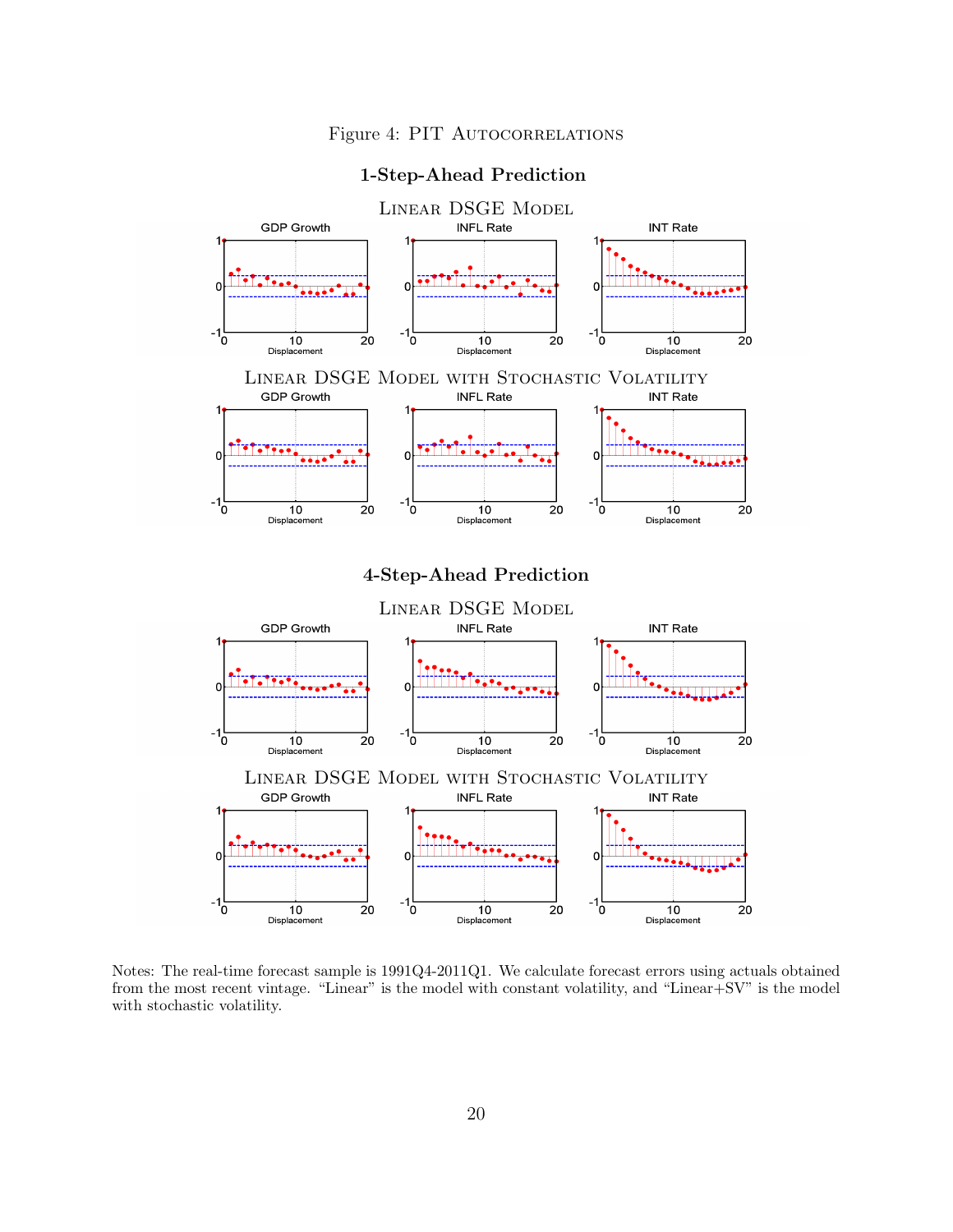If the predictive distribution is correctly conditionally calibrated, then  $z_{i,h,T}$  should be distributed  $U(0, 1)$  and be at most  $h - 1$ -dependent.

In Figure [3](#page-20-0) we report PIT histograms for forecast horizons  $h = 1, 4$ , for DSGE models with and without stochastic volatility. We group PIT's into five equally sized bins. Under uniformity, each bin should contain 20 percent of the PIT's, as indicated by the horizontal red lines in the figure. Checking histograms alone essentially effectively amounts to checking unconditional calibration.

Histograms for the constant-volatility model appear highly non-uniform. For output growth, too few PIT's are in the extreme bins, indicating that the predictive distribution tends to be too diffuse. Similarly, for the inflation rate, too few PIT's are in the extreme left-tail bin (0-0.2), and for the fed funds rate too few PIT's are in the extreme right-tail bin (0.8-1). In contrast, histograms for the stochastic-volatility model appear much more uniform.

We present PIT sample autocorrelations in Figure [4.](#page-21-0) Clear deviations from independence are apparent for both the constant-volatility and stochastic-volatility models. Hence, although the stochastic-volatility DSGE models appear correctly unconditionally calibrated (in contrast to the stochastic-volatility models), they are nevertheless not correctly conditionally calibrated, because they fail the independence condition. This pattern, and its underlying reasons, matches precisely our earlier results for interval forecasts.

# <span id="page-22-0"></span>8 Conclusion

We have examined the real-time accuracy of point, interval and density forecasts of output growth, inflation, and the federal funds rate, generated from DSGE models with and without stochastic volatility. The stochastic-volatility versions are superior to the constant-volatility versions. We traced the superiority of stochastic-volatility forecasts to superior coverage rates (for interval forecasts) and superior PIT uniformity (for density forecasts) – essentially superior *unconditional* calibration of the stochastic-volatility forecasts. Neither model, however, appears correctly conditionally calibrated, as correct conditional calibration requires both correct unconditional calibration and a type of "error independence" condition, which fails to hold.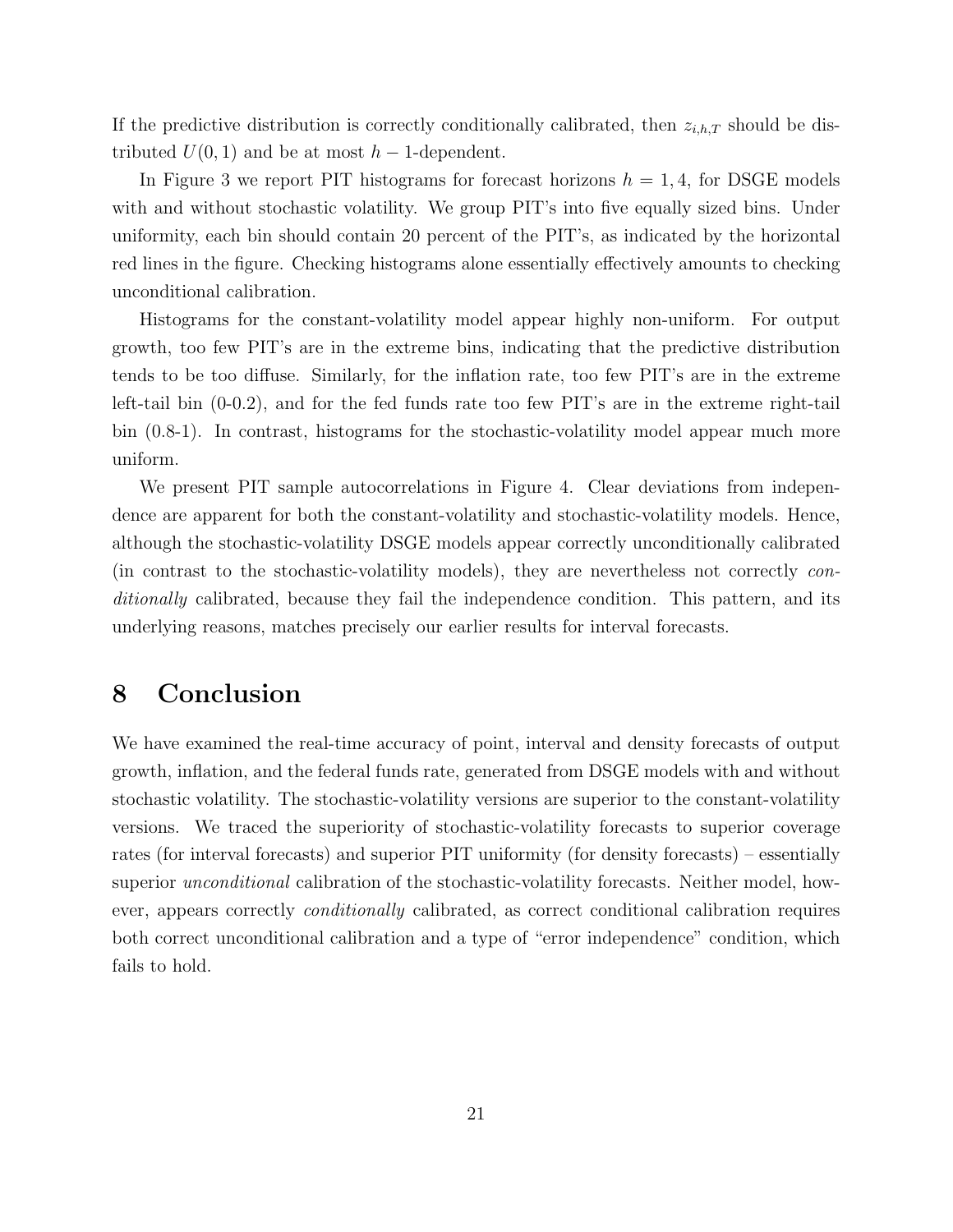# References

- <span id="page-23-4"></span>Bache, W. I., S.A. Jore, J. Mitchell, and S.P. Vahey (2011), "Combining VAR and DSGE Forecast Densities," Journal of Economic Dynamics and Control.
- <span id="page-23-0"></span>Bloom, N. (2009), "The Impact of Uncertainty Shocks," Econometrica, 77, 623–685.
- <span id="page-23-9"></span>Christoffersen, P.F. (1998), "Evaluating Interval Forecasts," International Economic Review, 39, 841–862.
- <span id="page-23-2"></span>Clark, T.E. (2011), "Real-Time Density Forecasts From Bayesian Vector Autoregressions With Stochastic Volatility," *Journal of Business and Economic Statistics*, 29, 327–341.
- <span id="page-23-10"></span>Cogley, T. and J.M. Nason (1995), "Output Dynamics in Real Business Cycle Models," American Economic Review, 3, 492–511.
- <span id="page-23-1"></span>Curdia, Vasco, Marco Del Negro, and Daniel Greenwald (2014), "Rare Large Shocks and Great Recessions," Tech. rep.
- <span id="page-23-6"></span>Del Negro, M. and F. Schorfheide (2011), "Bayesian Macroeconometrics," In J. Geweke, G. Koop, and H. van Dijk (eds.) The Oxford Handbook of Bayesian Econometrics, Oxford University Press, 293-389.
- <span id="page-23-3"></span>Del Negro, M. and F. Schorfheide (2013), "DSGE Model-Based Forecasting," in "Handbook of Economic Forecasting," (edited by Elliott, G. and A. Timmermann), 2a, 57–140, Elsevier.
- <span id="page-23-8"></span>Diebold, F.X. (2015), "Comparing Predictive Accuracy, Twenty Years Later: A Personal Perspective on the Use and Abuse of Diebold-Mariano Tests (with discussion)," Journal of Business and Economic Statistics, 33, 1–24.
- <span id="page-23-11"></span>Diebold, F.X., T.A. Gunther, and A.S. Tay (1998), "Evaluating Density Forecasts with Applications to Financial Risk Management," International Economic Review, 39, 863– 883.
- <span id="page-23-7"></span>Edge, R. and R.S. Gürkaynak (2010), "How Useful are Estimated DSGE Model Forecasts for Central Bankers?" Brookings Papers of Economic Activity, 209–247.
- <span id="page-23-5"></span>Fernández-Villaverde, J. and J.F. Rubio-Ramírez (2007), "Estimating Macroeconomic Models: A Likelihood Approach," Review of Economic Studies, 74, 1059–1087.